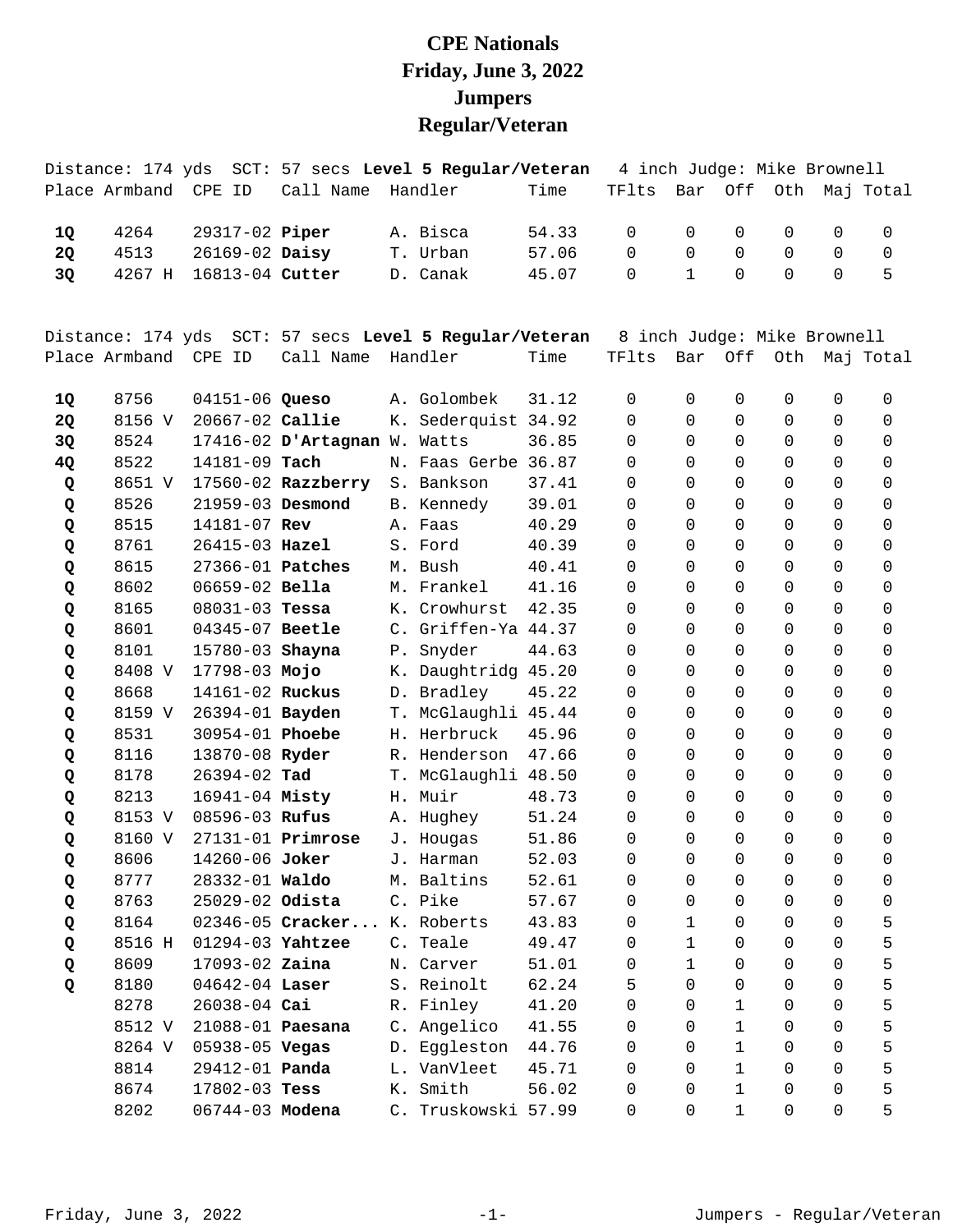| 8271      |                     | 14058-08 Charlie R. Stewart |              | 63.39  | 6        | $\Omega$ | 0        | 0        | 0           | 6  |
|-----------|---------------------|-----------------------------|--------------|--------|----------|----------|----------|----------|-------------|----|
| 8404<br>V | $02382 - 04$ Thorn  |                             | J. Stuckey   | 65.30  | 8        | $\Omega$ | $\Omega$ | 0        | 0           | 8  |
| 8754      | $12379 - 03$ Texas  |                             | J. Patalon   | 43.17  | 0        | 0        | 2        | 0        | 0           | 10 |
| 8402 V    | $03630 - 03$ DDare  |                             | C. Mosley    | 46.75  | 0        | 2        | $\Omega$ | 0        | 0           | 10 |
| 8762      | $25197 - 01$ Raven  |                             | M. Doerfler  | 68.32  | 11       | 0        | $\Omega$ | 0        | 0           | 11 |
| 8269      | $06375 - 02$ Mokus  |                             | K. Boothe    | 68.98  | 11       | 0        | $\Omega$ | 0        | 0           | 11 |
| 8806      | $08266 - 05$ Darla  |                             | M. Fieseler  | 46.80  | 0        | $\Omega$ | 3        | 0        | $\mathbf 0$ | 15 |
| 8767      | $20344 - 02$ Junior |                             | N. Kowal     | 63.27  | 6        | 2        | $\Omega$ | 0        | 0           | 16 |
| 8812      | 25113-02 Woody      |                             | M. Sandler   | 69.40  | 12       | 2        | $\Omega$ | 0        | 0           | 22 |
| 8517      | 01537-07 Scooter    |                             | T. Stall     | 69.31  | 12       | $\Omega$ | 4        | $\Omega$ | $\Omega$    | 32 |
| 8113      | $21341-03$ Justis   |                             | D. McCall    | NΤ     | 0        | 0        | 0        | 0        | 0           |    |
| 8279      | $22949 - 03$ Rose   |                             | T. Krol      | Absent |          |          |          |          |             |    |
| 8673      | 17745-02 Remy       |                             | M. Lindquist | Absent |          |          |          |          |             |    |
| 8774      | 26385-03 Quincy     |                             | L. Kreps     | ΝT     | 0        | 0        | 0        | 0        | 0           |    |
| 8775      |                     | 12379-04 Parvaneh           | J. Patalon   | NΤ     | $\Omega$ | $\Omega$ | 2        | $\Omega$ | $\Omega$    |    |
| 8776      |                     | 13123-05 Lit'l Bit          | D. Baker     | ΝT     | 0        | 0        | 1        | 0        | 0           |    |

|    | Distance: 174 yds |                        | SCT: 57 secs Level 5 Regular/Veteran |                     |       | 12 inch Judge: Mike Brownell |             |          |             |             |                |
|----|-------------------|------------------------|--------------------------------------|---------------------|-------|------------------------------|-------------|----------|-------------|-------------|----------------|
|    | Place Armband     | CPE ID                 | Call Name                            | Handler             | Time  | TFlts                        | Bar         | Off      | Oth         |             | Maj Total      |
| 1Q | 12291             | 15877-05 Joey          |                                      | P. Schairer         | 34.08 | $\Omega$                     | $\mathbf 0$ | 0        | 0           | $\Omega$    | 0              |
| 2Q | 12713             | 16745-06 Turn          |                                      | C. Roman            | 34.62 | 0                            | $\Omega$    | $\Omega$ | $\Omega$    | $\Omega$    | $\Omega$       |
| 3Q | 12788             | 18016-06 Shatzi        |                                      | L. Cromer           | 34.96 | 0                            | $\Omega$    | 0        | $\mathbf 0$ | $\Omega$    | $\mathbf 0$    |
| 4Q | 12236             | 24676-03 Aurora        |                                      | T. Keinz            | 35.01 | $\Omega$                     | $\Omega$    | $\Omega$ | $\Omega$    | $\Omega$    | $\Omega$       |
| Q  | 12685             | 17686-04 Jake          |                                      | J. Beckman          | 35.26 | $\Omega$                     | $\Omega$    | 0        | 0           | $\Omega$    | $\Omega$       |
| Q  | 12710             | 27610-01 Casey         |                                      | H. Wallace          | 36.54 | $\Omega$                     | $\Omega$    | $\Omega$ | $\Omega$    | $\Omega$    | $\Omega$       |
| Q  | 12111 V           |                        | 24850-01 Kinnick                     | L. Hensley          | 38.31 | 0                            | $\Omega$    | 0        | $\mathbf 0$ | $\Omega$    | $\Omega$       |
| Q  | 12115             | 05051-09 Twist         |                                      | L. Deakin           | 38.66 | 0                            | $\Omega$    | 0        | $\mathbf 0$ | $\Omega$    | $\Omega$       |
| Q  | 12114             | 01100-08 Dusty         |                                      | S. Davis            | 40.27 | $\Omega$                     | $\Omega$    | $\Omega$ | $\Omega$    | $\Omega$    | $\Omega$       |
| Q  | 12523 V           |                        | 15497-03 Melanie                     | M. Lange            | 41.09 | 0                            | $\Omega$    | $\Omega$ | $\mathbf 0$ | $\Omega$    | $\Omega$       |
| Q  | 12716             | 27610-02 Dunkin        |                                      | H. Wallace          | 41.18 | $\Omega$                     | $\Omega$    | $\Omega$ | $\Omega$    | $\Omega$    | $\Omega$       |
| Q  | 12906             | 10544-03 Wiggins       |                                      | C. Leyendecke 41.25 |       | 0                            | $\Omega$    | 0        | 0           | 0           | 0              |
| Q  | 12451             | 02568-09 Onree         |                                      | D. Franks           | 43.12 | $\Omega$                     | $\Omega$    | $\Omega$ | $\Omega$    | $\Omega$    | $\Omega$       |
| Q  | 12235             | 30367-01 <b>Pepper</b> |                                      | B. Hart             | 43.42 | $\Omega$                     | $\Omega$    | 0        | 0           | $\Omega$    | $\Omega$       |
| Q  | 12290 V           |                        | 22018-02 Lacie Jane A. O'Neil        |                     | 48.71 | $\Omega$                     | $\Omega$    | $\Omega$ | $\Omega$    | $\Omega$    | $\Omega$       |
| Q  | 12692             | 27876-02 Belle         |                                      | R. Bouley           | 49.02 | $\Omega$                     | $\Omega$    | $\Omega$ | $\mathbf 0$ | $\Omega$    | $\Omega$       |
| Q  | 12554             | 29295-01 Cooper        |                                      | J. Krause           | 51.54 | 0                            | $\Omega$    | 0        | 0           | 0           | 0              |
| Q  | 12690             |                        | 26314-02 Trooper                     | C. Tan              | 52.45 | $\Omega$                     | $\Omega$    | $\Omega$ | $\Omega$    | $\Omega$    | $\Omega$       |
| Q  | 12225 T           | 23521-01 Kelsey        |                                      | D. Stelzer          | 52.85 | 0                            | $\Omega$    | $\Omega$ | $\mathbf 0$ | $\Omega$    | $\Omega$       |
| Q  | 12109 V           |                        | 21358-01 Trotsky                     | C. Lutz             | 53.43 | $\Omega$                     | $\Omega$    | $\Omega$ | $\Omega$    | $\Omega$    | $\Omega$       |
| Q  | 12769 V           | 24889-01 <b>Bubba</b>  |                                      | K. Butler           | 55.84 | 0                            | $\Omega$    | $\Omega$ | $\mathbf 0$ | $\Omega$    | 0              |
| Q  | 12782             | 12038-09 Halle         |                                      | B. Garstin          | 55.92 | 0                            | $\Omega$    | $\Omega$ | $\Omega$    | $\Omega$    | $\Omega$       |
| Q  | 12551             | 13724-03 Rhythm        |                                      | R. Hermance         | 56.81 | $\Omega$                     | $\Omega$    | 0        | 0           | $\mathbf 0$ | 0              |
| Q  | 12760 V           |                        | $12038-08$ Cecilia                   | B. Garstin          | 57.00 | $\Omega$                     | $\Omega$    | $\Omega$ | $\Omega$    | $\Omega$    | $\Omega$       |
| Q  | 12611 V           | 19029-03 Fermi         |                                      | Y. Carson-Ste 57.28 |       | $\Omega$                     | $\Omega$    | $\Omega$ | $\Omega$    | $\Omega$    | $\Omega$       |
| Q  |                   | 12209 VH 23390-01 Toby |                                      | L. Wuthrich         | 57.63 | 0                            | $\Omega$    | 0        | $\mathsf 0$ | $\Omega$    | 0              |
| Q  | 12703 H           | 17444-04 Tony          |                                      | B. Miller           | 59.60 | 2                            | $\Omega$    | $\Omega$ | $\Omega$    | $\Omega$    | 2              |
| Q  | 12676 V           |                        | 23144-02 Snickers                    | D. Moore            | 59.89 | $\overline{2}$               | $\Omega$    | 0        | $\mathbf 0$ | $\Omega$    | $\overline{2}$ |
| Q  | 12214             | 27044-03 Cinch         |                                      | D. Haynes           | 39.76 | $\Omega$                     | $\mathbf 1$ | $\Omega$ | $\Omega$    | $\Omega$    | 5              |
| Q  | 12232             | 28408-01 Moose         |                                      | J. Aubil            | 54.44 | 0                            | $\mathbf 1$ | 0        | $\Omega$    | $\Omega$    | 5              |
| Q  | 12459             | 19146-03 Ozzie         |                                      | K. Mills            | 62.25 | 5                            | $\Omega$    | $\Omega$ | $\Omega$    | $\Omega$    | 5              |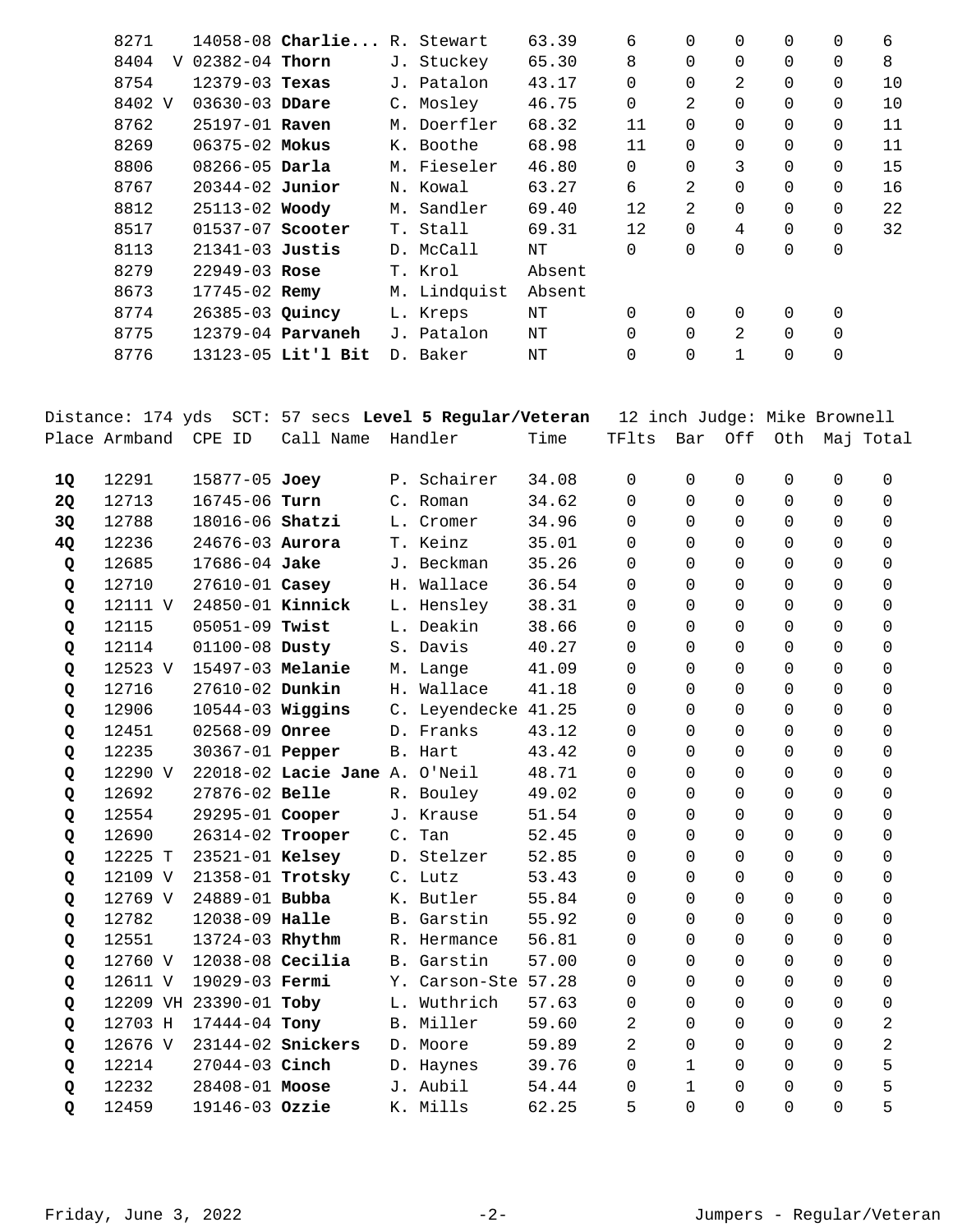| 12780                    | 07276-06 Jordy    |                                 | S. Cowles            | 33.18  | 0               | $\mathbf 0$    | $\mathbf{1}$   | 0        | 0            | 5              |
|--------------------------|-------------------|---------------------------------|----------------------|--------|-----------------|----------------|----------------|----------|--------------|----------------|
| 12671 V                  | 17686-02 Lexi     |                                 | J. Beckman           | 40.08  | $\Omega$        | $\Omega$       | $\mathbf 1$    | 0        | 0            | 5              |
| 12681                    | 02133-04 Bandit   |                                 | L. Medina            | 40.45  | 0               | $\Omega$       | $\mathbf 1$    | 0        | 0            | 5              |
| 12784                    | 16535-02 Tonka    |                                 | S. Gibson            | 43.40  | 0               | $\Omega$       | $\mathbf{1}$   | 0        | 0            | 5              |
| 12771 V                  | 03497-05 Buzz     |                                 | K. Sanders Yo 44.62  |        | $\Omega$        | $\Omega$       | $\mathbf{1}$   | $\Omega$ | $\Omega$     | 5              |
| 12712                    | 12926-05 Sierra   |                                 | T. Haarsma           | 44.70  | $\mathbf 0$     | 0              | $\mathbf{1}$   | 0        | 0            | 5              |
| 12702                    | 07813-06 Autumn   |                                 | A. Koebler           | 58.05  | $\mathbf{1}$    | $\mathbf 0$    | $\mathbf{1}$   | 0        | 0            | 6              |
| 12231                    | $27796 - 01$ Jin  |                                 | J. Tasker            | 58.38  | $\mathbf 1$     | $\Omega$       | $\mathbf{1}$   | 0        | 0            | 6              |
| 12458                    | 18949-04 Mowgli   |                                 | J. Zwiener           | 63.11  | 6               | $\Omega$       | $\Omega$       | 0        | 0            | 6              |
| 12665 V                  | 23144-01 Rowdy    |                                 | A. Meeler            | 63.28  | 6               | $\Omega$       | $\mathbf 0$    | 0        | 0            | 6              |
| 12552                    | 21455-02 Wrench   |                                 | M. Harvey            | 64.26  | $7\overline{ }$ | $\Omega$       | 0              | 0        | $\Omega$     | $\overline{7}$ |
| 12785                    | 26415-04 Denali   |                                 | R. Ford              | 38.27  | 0               | 0              | $\overline{2}$ | 0        | 0            | 10             |
| 12221                    | 20175-02 Tuffy    |                                 | C. OBannon           | 50.27  | 0               | $\mathbf 1$    | $\mathbf 1$    | 0        | 0            | $10$           |
| 12752 VH 03263-07 Zephyr |                   |                                 | M. Chappelear        | 50.55  | $\Omega$        | $\Omega$       | 2              | 0        | 0            | 10             |
| 12456                    | 16072-03 Stetson  |                                 | K. Felton            | 51.90  | $\mathbf 0$     | $\Omega$       | $\overline{2}$ | 0        | 0            | 10             |
| 12103 V                  | 21341-01 Libby    |                                 | D. McCall            | 67.02  | 10              | $\Omega$       | 0              | 0        | 0            | 10             |
| 12715                    | 30655-01 Frisco   |                                 | L. Whiteman          | 67.19  | 10              | $\Omega$       | $\mathbf 0$    | 0        | 0            | $10$           |
| 12680                    | 27876-01 Copper   |                                 | R. Bouley            | 64.73  | $\overline{7}$  | $\Omega$       | $\mathbf{1}$   | 0        | 0            | 12             |
| 12766 V                  | 16535-03 Atka     |                                 | S. Gibson            | 65.75  | 8               | $\Omega$       | $\mathbf{1}$   | 0        | 0            | 13             |
| 12917                    | 06472-05 Ziggy    |                                 | J. Schwocho          | 65.89  | 8               | $\Omega$       | $\mathbf 1$    | 0        | 0            | 13             |
| 12216                    | $02435 - 04$ Taxi |                                 | A. Haldeman          | 44.03  | 0               | $\Omega$       | 3              | 0        | 0            | 15             |
| 12781                    | 09341-04 Juicy    |                                 | C. Capobres          | 74.65  | 17              | $\Omega$       | $\mathbf 0$    | 0        | 0            | 17             |
| 12719 H                  | 17444-05 Sophie   |                                 | B. Miller            | 39.45  | $\mathbf 0$     | $\Omega$       | $\mathbf 1$    | 0        | $\mathbf 1$  | 20             |
| 12759 V                  |                   | 09341-03 Razzie Roo C. Capobres |                      | 56.10  | 0               | 0              | 4              | 0        | 0            | 20             |
| 12820                    | 23092-02 Meeko    |                                 | S. Nevitt            | 30.04  | 0               | $\mathbf 1$    | $\mathbf{1}$   | 0        | $\mathbf 1$  | 25             |
| 12902                    | $06472 - 04$ Finn |                                 | J. Schwocho          | 46.96  | 0               | $\mathbf 0$    | $\overline{2}$ | 0        | $\mathbf{1}$ | 25             |
| 12918                    | $08494 - 04$ Cami |                                 | R. Schrader          | 63.88  | 6               | $\mathbf 0$    | $\mathbf{1}$   | 0        | $\mathbf{1}$ | 26             |
| 12824                    | 27884-02 Noah     |                                 | C. Schafer           | 43.62  | 0               | $\overline{a}$ | $\mathbf 1$    | $\Omega$ | $\mathbf 1$  | 30             |
| 12454                    | 13505-05 Journey  |                                 | D. Arnold            | 65.37  | 8               | $\mathbf{1}$   | $\mathbf{1}$   | 0        | $\mathbf 1$  | 33             |
| 12289                    | 28225-01 Cubby    |                                 | S. Noffsinger 55.64  |        | 0               | $\Omega$       | 3              | 0        | 3            | 60             |
| 12219                    | 17324-02 DaCoda   |                                 | L. Steward           | NΤ     | $\Omega$        | $\Omega$       | 2              | 0        | 0            |                |
| 12220                    | 18151-02 Gus      |                                 | D. Hawk              | NT     | 0               | $\Omega$       | 3              | 0        | 3            |                |
| 12284 H                  | 17681-01 Trooper  |                                 | B. Boskovitch Absent |        |                 |                |                |          |              |                |
| 12286                    | 20789-02 Piper    |                                 | H. Neldner           | NT     | $\Omega$        | $\Omega$       | $\mathbf 0$    | 0        | 0            |                |
| 12684                    | 11373-05 Mak      |                                 | M. Kilpatrick NT     |        | $\Omega$        | $\Omega$       | 2              | 0        | 0            |                |
| 12208 V                  | 21491-01 Reilly   |                                 | T. Applegarth NT     |        | 0               | 0              | $\mathsf 0$    | 0        | 0            |                |
| 12270 V                  | 22949-02 Ziggy    |                                 | T. Krol              | NT     | $\Omega$        | 2              | $\mathbf{1}$   | 0        | 0            |                |
| 12664 V                  | 17745-01 Chelsie  |                                 | M. Lindquist         | Absent |                 |                |                |          |              |                |
|                          |                   |                                 |                      |        |                 |                |                |          |              |                |

|              |               |                     |           | Distance: 174 yds  SCT: 47 secs <b>Level 5 Reqular/Veteran</b> |       | 16 inch Judge: Mike Brownell |          |          |             |          |           |
|--------------|---------------|---------------------|-----------|----------------------------------------------------------------|-------|------------------------------|----------|----------|-------------|----------|-----------|
|              | Place Armband | CPE ID              | Call Name | Handler                                                        | Time  | TFlts                        | Bar      | Off      | Oth         |          | Maj Total |
|              |               |                     |           |                                                                |       |                              |          |          |             |          |           |
| 10           | 16132 V       | 05051-08 Chance     |           | L. Deakin                                                      | 32.50 | $\Omega$                     | $\Omega$ | $\Omega$ | $\Omega$    | $\Omega$ | $\Omega$  |
| <b>2Q</b>    | 16582         | 19185-02 Cupid      |           | B. Minnich                                                     | 32.51 | $\Omega$                     | $\Omega$ | $\Omega$ | $\mathbf 0$ | $\Omega$ | $\Omega$  |
| 3Q           | 16957         | $12679 - 05$ Meg    |           | C. Hofacker                                                    | 33.08 | $\Omega$                     | $\Omega$ | $\Omega$ | $\mathbf 0$ | $\Omega$ | $\Omega$  |
| <b>40</b>    | 16730         | $26396 - 02$ Exxon  |           | S. Burk                                                        | 33.27 | $\Omega$                     | $\Omega$ | $\Omega$ | $\Omega$    | $\Omega$ | $\Omega$  |
| $\mathbf{Q}$ | 16970         | $14040 - 04$ Steele |           | J. Slingerlan                                                  | 33.83 | $\Omega$                     | $\Omega$ | $\Omega$ | $\Omega$    | $\Omega$ | $\Omega$  |
| Q            | 16932         | $22680 - 03$ River  |           | D. Almasy                                                      | 35.09 | $\Omega$                     | $\Omega$ | $\Omega$ | $\Omega$    | $\Omega$ | $\Omega$  |
| Q            | 16955         | $06190 - 04$ Joker  |           | M. Snyder                                                      | 35.21 | $\Omega$                     | $\Omega$ | $\Omega$ | $\Omega$    | $\Omega$ | $\Omega$  |
| Q            | 16956         | $07078 - 02$ Star   |           | J. Kinney                                                      | 35.85 | $\Omega$                     | $\Omega$ | $\Omega$ | $\Omega$    | $\Omega$ | $\Omega$  |
| Q            | 16723         | 11973-04 Echo       |           | S. Kvale                                                       | 36.37 | 0                            | $\Omega$ | 0        | 0           | 0        | $\Omega$  |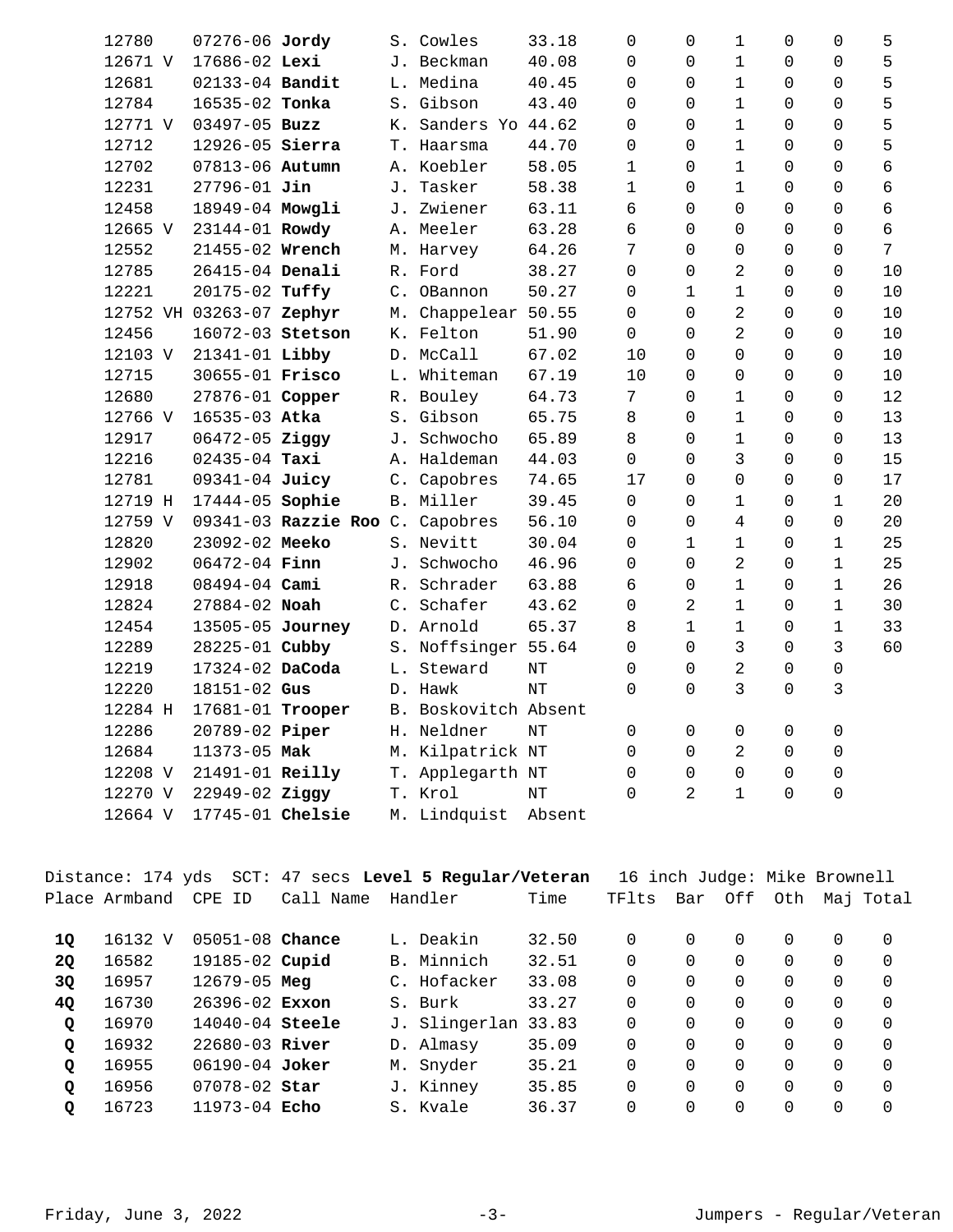| Q | 16315   | 04010-05 Brooke         |                             | A. Venckus                              | 37.46 | 0              | 0              | 0              | 0              | 0              | 0           |
|---|---------|-------------------------|-----------------------------|-----------------------------------------|-------|----------------|----------------|----------------|----------------|----------------|-------------|
| Q | 16567 V | 22459-02 Bungee         |                             | C. Diaz                                 | 37.46 | $\Omega$       | $\Omega$       | 0              | 0              | 0              | 0           |
| Q | 16188 V | 21699-02 Wiley          |                             | P. Higgins                              | 37.61 | 0              | $\Omega$       | $\Omega$       | 0              | $\Omega$       | $\Omega$    |
| Q | 16866   | 27491-02 Griffin        |                             | C. Baker                                | 37.73 | $\Omega$       | $\Omega$       | 0              | 0              | 0              | 0           |
| Q | 16834   | 16845-04 Roxie          |                             | B. Robey                                | 37.94 | $\Omega$       | $\Omega$       | $\Omega$       | 0              | 0              | 0           |
| Q | 16374   | 26876-01 Ellie          |                             | A. Brownell                             | 38.98 | $\Omega$       | $\Omega$       | $\Omega$       | 0              | 0              | 0           |
| Q | 16868   | 18561-04 Sophie         |                             | L. Chinnici                             | 40.35 | $\Omega$       | $\Omega$       | $\Omega$       | 0              | $\Omega$       | 0           |
| Q | 16301 V | 09871-04 Ember          |                             | J. Walsh                                | 40.50 | 0              | $\Omega$       | $\Omega$       | 0              | 0              | $\Omega$    |
| Q | 16414   | $05408 - 08$ Razor      |                             | J. Ritchhart                            | 40.83 | $\mathbf 0$    | $\Omega$       | $\Omega$       | 0              | 0              | 0           |
| Q | 16588   | 19076-06 Eli            |                             | L. Johnson                              | 41.43 | 0              | $\Omega$       | $\Omega$       | 0              | $\Omega$       | 0           |
| Q | 16832   | 13127-05 Mollie         |                             | A. Yaste                                | 41.69 | 0              | $\Omega$       | $\Omega$       | 0              | 0              | 0           |
| Q | 16587   | 26050-02 Whitley        |                             | A. Phillips                             | 42.21 | 0              | $\Omega$       | $\Omega$       | 0              | 0              | 0           |
| Q | 16131 V | 24048-01 <b>Willow</b>  |                             | J. McAdams                              | 42.23 | 0              | $\Omega$       | 0              | 0              | 0              | 0           |
| Q | 16305 V | 23638-01 Eli            |                             | D. Schaffer                             | 42.38 | 0              | $\Omega$       | $\Omega$       | 0              | $\Omega$       | $\Omega$    |
| Q | 16323   | 28078-01 Nicki          |                             | A. Goldman                              | 42.52 | 0              | $\Omega$       | $\Omega$       | 0              | 0              | 0           |
| Q | 16565 V | 29295-02 Roy            |                             | J. Krause                               | 43.02 | $\Omega$       | $\Omega$       | $\Omega$       | 0              | $\Omega$       | $\Omega$    |
| Q | 16574 V | 06336-05 Bruce          |                             | V. Belebczuk                            | 43.04 | $\Omega$       | $\Omega$       | $\mathbf 0$    | 0              | 0              | 0           |
| Q | 16312 V | 28106-01 Sandy          |                             | M. O' Hallora 43.56                     |       | 0              | $\Omega$       | $\Omega$       | 0              | $\Omega$       | 0           |
| Q | 16855   | 12093-02 Sheldon        |                             | S. Pastor                               | 43.72 | $\Omega$       | $\Omega$       | $\Omega$       | 0              | $\Omega$       | 0           |
| Q | 16722   | 09143-03 Brina          |                             | P. Cochran                              | 44.39 | 0              | $\Omega$       | 0              | 0              | 0              | $\Omega$    |
| Q | 16920   | 28050-02 Crosley        |                             | H. Hauser                               | 44.79 | 0              | 0              | 0              | 0              | 0              | 0           |
| Q | 16857   | 12646-03 Jerzy          |                             | D. Furtak                               | 44.82 | 0              | $\Omega$       | 0              | 0              | 0              | 0           |
| Q | 16960   |                         | 18757-07 Gulliver           | D. LaClair                              | 44.92 | 0              | $\Omega$       | 0              | 0              | 0              | 0           |
| Q | 16568 V | 25373-01 <b>Furface</b> |                             | G. Ryan                                 | 46.83 | 0              | $\Omega$       | 0              | 0              | 0              | $\Omega$    |
| Q | 16373   | 26425-02 Bandit         |                             | D. Funk                                 | 46.85 | 0              | $\Omega$       | $\mathbf 0$    | 0              | 0              | $\mathbf 0$ |
| Q | 16869   | 24346-01 Kansas         |                             | L. Shelton                              | 48.58 | $\mathbf{1}$   | $\Omega$       | $\Omega$       | 0              | 0              | 1           |
| Q | 16304 V | 18769-02 Rayne          |                             | C. Phillips                             | 49.35 | 2              | $\Omega$       | $\Omega$       | 0              | $\Omega$       | 2           |
| Q | 16185 V |                         | 17897-03 Gryffindor K. Wise |                                         | 49.69 | 2              | $\Omega$       | $\Omega$       | 0              | 0              | 2           |
| Q | 16872   | $27466 - 02$ Jaz        |                             | R. Slater                               | 51.87 | 4              | $\Omega$       | 0              | 0              | 0              | 4           |
| Q | 16319   | 15124-03 Ivy            |                             | M. Jones                                | 51.97 | 4              | $\Omega$       | 0              | 0              | 0              | 4           |
| Q | 16831   | 12181-03 Page           |                             | A. Reese                                | 33.30 | $\Omega$       | 1              | 0              | 0              | 0              | 5           |
| Q | 16935   |                         | $28554-01$ Sriracha         | S. Bodwell                              | 38.39 | 0              | $\mathbf 1$    | $\mathbf 0$    | 0              | 0              | 5           |
| Q | 16182 V | 12628-03 Neo            |                             | C. Ryder                                | 46.78 | 0              | $\mathbf{1}$   | $\Omega$       | 0              | 0              | 5           |
| Q | 16630   | 25214-01 <b>Seamus</b>  |                             | B. Cohen                                | 52.71 | 5 <sub>5</sub> | $\overline{0}$ | $\overline{0}$ | $\overline{0}$ | $\overline{0}$ | 5           |
| Q | 16311 V | 28223-01 Jack           |                             | N. Newman                               | 52.86 | 5              | 0              | 0              | 0              | 0              | 5           |
|   | 16369   |                         | 04813-06 Dori Blue          | B. Hartman                              | 32.53 | $\Omega$       | $\Omega$       | $\mathbf{1}$   | 0              | 0              | 5           |
|   | 16363   |                         | 16950-06 Berkeley           | K. Shapiro                              | 33.96 | 0              | $\Omega$       | $\mathbf 1$    | 0              | 0              | 5           |
|   | 16321   | 22641-04 Ducky          |                             | K. Weber                                | 35.62 | 0              | $\Omega$       | $\mathbf{1}$   | 0              | 0              | 5           |
|   | 16127 V | 11635-03 Addie          |                             | C. Hurst                                | 36.07 | 0              | $\Omega$       | $\mathbf{1}$   | 0              | 0              | 5           |
|   | 16930   | 23781-04 Chili          |                             | K. Skoyec                               | 37.38 | 0              | $\Omega$       | $\mathbf{1}$   | 0              | 0              | 5           |
|   | 16186 T | 18977-02 Cassie         |                             | R. Earle                                | 39.88 | 0              | $\Omega$       | $1\,$          | 0              | 0              | 5           |
|   | 16440   | 26508-02 Rosie          |                             | L. Hostetler                            | 41.06 | 0              | 0              | $\mathbf{1}$   | 0              | 0              | 5           |
|   | 16965   | 25093-03 Anna           |                             | K. Streeter                             | 44.37 | 0              | $\Omega$       | 1              | 0              | 0              | 5           |
|   | 16578   | 12741-04 Skye           |                             | K. Gibowski                             | 46.27 | 0              | $\Omega$       | 1              | 0              | 0              | 5           |
|   | 16829   | 06756-03 Jordan         |                             | D. Bader                                | 48.55 | 1              | $\mathbf 1$    | 0              | 0              | 0              | 6           |
|   | 16126 V | 10573-02 Alfie          |                             | G. Mastrianni                           | 53.54 | 6              | $\Omega$       | $\mathbf 0$    | 0              | 0              | 6           |
|   | 16443   |                         | 28403-03 Sapphire           | J. Durgin                               | 51.04 | 4              | $\mathbf{1}$   | 0              | 0              | 0              | 9           |
|   | 16128 V | 03500-04 Reagan         |                             | K. Anthony                              | 35.69 | $\Omega$       | $\mathbf{1}$   | $\mathbf{1}$   | 0              | 0              | 10          |
|   | 16579   | 13816-04 Duke           |                             | S. Wright                               | 39.67 | 0              | $\Omega$       | 2              | 0              | 0              | 10          |
|   | 16437   | 25195-03 Bevan          |                             | D. Hoover                               | 40.02 | 0              | $\mathbf{1}$   | $\mathbf{1}$   | 0              | 0              | 10          |
|   | 16627   | 20207-02 Fynn           |                             | M. Melis                                | 40.62 | 0              | 0              | 2              | 0              | 0              | 10          |
|   | 16625   |                         |                             | 19029-04 Beauregard Y. Carson-Ste 41.14 |       | 0              | 0              | $\overline{2}$ | 0              | 0              | 10          |
|   |         |                         |                             |                                         |       |                |                |                |                |                |             |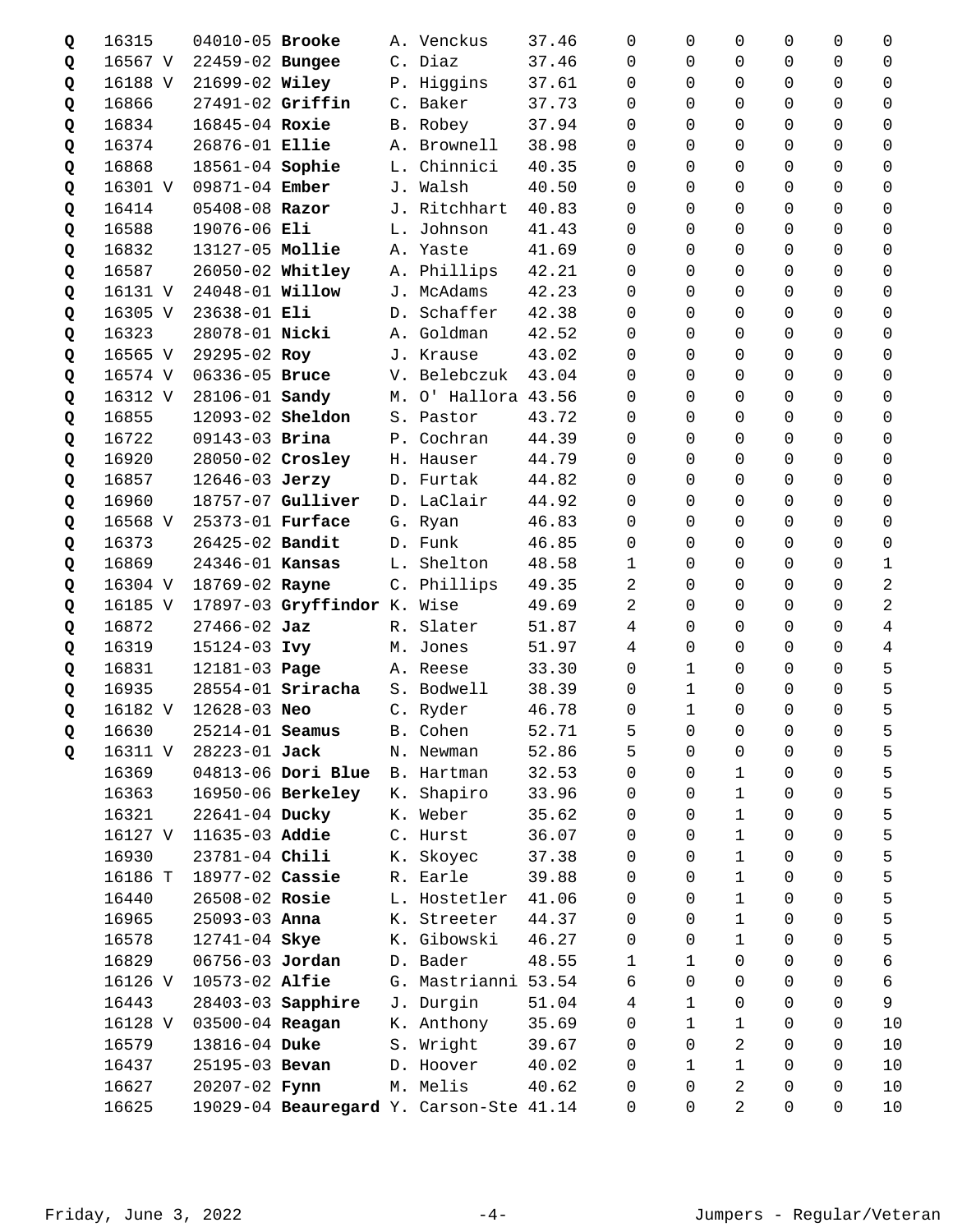| 16618   | 02888-05 Belle          |                               | C. Chase            | 44.28     | 0                   | $\mathbf 0$    | $\overline{a}$ | 0              | 0              | 10   |
|---------|-------------------------|-------------------------------|---------------------|-----------|---------------------|----------------|----------------|----------------|----------------|------|
| 16441   | 26715-02 Avery          |                               | A. Kallay           | 46.87     | 0                   | $\Omega$       | $\overline{2}$ | 0              | 0              | $10$ |
| 16926   | 18341-06 Onyx           |                               | C. Bahler           | 47.68     | 0                   | $\Omega$       | 2              | $\Omega$       | $\Omega$       | $10$ |
| 16190 T | 27785-01 Annie          |                               | M. Helber           | 52.75     | 5                   | $\mathsf{O}$   | $\mathbf{1}$   | 0              | 0              | $10$ |
| 16725   | 14977-02 Riot           |                               | B. Maki             | 32.62     | 0                   | $\mathbf 1$    | 2              | 0              | 0              | 15   |
| 16361   | 13341-05 Kaiden         |                               | C. Armbrust         | 44.31     | 0                   | $\Omega$       | 3              | $\Omega$       | 0              | 15   |
| 16874   | 27754-01 Aryi           |                               | B. Lutz             | 62.65     | 15                  | $\Omega$       | $\Omega$       | $\Omega$       | 0              | 15   |
| 16423   | 07319-03 Jack           |                               | M. Durbin           | 62.68     | 15                  | $\Omega$       | $\Omega$       | 0              | $\overline{0}$ | 15   |
| 16721   |                         | 11794-03 Brightlee A. Koebler |                     | 61.32     | 14                  | $\mathbf{1}$   | $\Omega$       | $\Omega$       | 0              | 19   |
| 16429   | 13732-04 Shorty         |                               | T. Richardson 34.90 |           | $\mathsf{O}$        | $\Omega$       | $\mathbf{1}$   | $\Omega$       | $\mathbf 1$    | 20   |
| 16583   | 19269-04 Meherah        |                               | C. Grome            | 37.63     | $\mathsf{O}\xspace$ | 2              | 2              | $\Omega$       | 0              | 20   |
| 16430   | 16629-02 Jake           |                               | F. Hughes           | 39.00     | $\mathsf{O}$        | $\mathbf 0$    | $\mathbf{1}$   | 0              | $\mathbf{1}$   | 20   |
| 16830   | $07424 - 04$ Calvin     |                               | J. Klein            | 62.84     | 15                  | $\mathsf{O}$   | $\mathbf{1}$   | 0              | 0              | 20   |
| 16934   | 28050-03 Pearl          |                               | H. Hauser           | 67.01     | 20                  | $\Omega$       | $\Omega$       | $\Omega$       | 0              | 20   |
| 16865   |                         | 07299-04 Lily Rose            | L. Haupricht        | 66.39     | 19                  | $\mathbf 1$    | $\Omega$       | $\Omega$       | 0              | 24   |
| 16444   | 30565-01 Petra          |                               | H. Kaufman          | 30.54     | $\mathsf{O}\xspace$ | 2              | $\Omega$       | $\Omega$       | $\mathbf{1}$   | 25   |
| 16727   | 25513-01 Molly          |                               | B. Wagner           | 34.66     | $\mathsf{O}$        | $\mathsf{O}$   | $\overline{a}$ | 0              | $\mathbf{1}$   | 25   |
| 16732   | 17444-03 Zip            |                               | B. Miller           | 46.59     | $\mathsf{O}$        | 3              | $\overline{2}$ | $\Omega$       | $\mathbf 0$    | 25   |
| 16853   |                         | 12646-02 Keep-Her             | D. Furtak           | 50.49     | 3                   | $\mathbf 0$    | $\overline{a}$ | $\Omega$       | $\mathbf{1}$   | 28   |
| 16968   | 26526-02 Reagan         |                               | R. Wasilak          | 65.05     | 18                  | $\mathbf 1$    | $\mathbf{1}$   | $\Omega$       | 0              | 28   |
| 16317   | 07787-03 Hula           |                               | R. Goode            | 29.22     | $\overline{0}$      | $\mathbf 0$    | 3              | 0              | $\mathbf{1}$   | 30   |
| 16927   |                         | 22280-03 Phantasm             | K. Almasy           | 34.03     | $\mathbf 0$         | $\mathbf 1$    | $\overline{2}$ | $\Omega$       | $\mathbf{1}$   | 30   |
| 16187 T | 19761-01 Riley          |                               | J. Parker           | 57.00     | 10                  | $\Omega$       | $\mathbf 1$    | 0              | $\mathbf{1}$   | 30   |
| 16833   | 13199-05 Corey          |                               | C. Walters          | 57.35     | 10                  | $\Omega$       | $\mathbf{1}$   | $\Omega$       | $\mathbf{1}$   | 30   |
| 16303 V | 17128-02 Gigi           |                               | L. Tabellion        | 52.62     | 5                   | $\mathbf 1$    | $\overline{2}$ | 0              | $\mathbf{1}$   | 35   |
| 16836   | 27872-02 Lunatic        |                               | C. Meirs            | 68.68     | 21                  | $\Omega$       | $\overline{3}$ | $\Omega$       | $\mathbf 0$    | 36   |
| 16862   | 03679-04 Endora         |                               | R. Domfort          | 54.33     | 7 <sup>1</sup>      | $\Omega$       | 3              | $\Omega$       | $\mathbf{1}$   | 37   |
| 16302 V | 13740-03 Piper          |                               | D. Lynch            | 59.15     | 12                  | $\Omega$       | 2              | $\Omega$       | $\mathbf{1}$   | 37   |
| 16937   | 17067-05 Cowboy         |                               | A. Holloway         | 60.37     | 13                  | $\Omega$       | $\overline{2}$ | 0              | $\mathbf{1}$   | 38   |
| 16433   | 21855-04 Tilly          |                               | C. Zydek            | 47.87     | 0                   | $\Omega$       | $\overline{a}$ | $\Omega$       | 2              | 40   |
| 16876   | 29130-01 Juniper        |                               | E. Beck             | 57.74     | 10                  | $\Omega$       | 3              | $\Omega$       | $\mathbf{1}$   | 40   |
| 16838   | 29412-02 Opus           |                               | L. VanVleet         | 46.44     | $\mathsf{O}$        | $\Omega$       | 3              | $\Omega$       | 2              | 45   |
| 16861   | $16630 - 05$ Dash       |                               | M. Balent           | 59.73     | 12                  | $\Omega$       | $\overline{4}$ | 0              | $\mathbf 1$    | 47   |
|         | 16562 V 16082-02 Cooper |                               | R. Erickson         | 52.83     | 5                   | $\overline{4}$ | $\overline{0}$ | $\overline{0}$ | $\overline{2}$ | 55   |
| 16130 V | 23903-01 Duke           |                               | D. Jorgensen        | 61.68     | 14                  | 1              | 2              | 0              | 2              | 59   |
| 16181 V | 08596-02 Thula          |                               | A. Hughey           | 51.59     | $\overline{4}$      | $\Omega$       | 3              | $\Omega$       | 3              | 64   |
| 16954   | 02775-07 Natasha        |                               | M. Hendershot 69.57 |           | 22                  | $\mathbf{1}$   | 6              | $\Omega$       | 1              | 72   |
| 16859   | 13994-05 Tessa          |                               | D. Gibbs            | 51.99     | $\overline{4}$      | $\mathbf{1}$   | 3              | $\Omega$       | 4              | 84   |
| 16314 V | 24247-01 Eden           |                               | L. Montemaran 59.62 |           | 12                  | $\Omega$       | 4              | 0              | 5              | 107  |
| 16320 H | 21597-02 Ramsay         |                               | K. Gniewek          | NΤ        | 0                   | $\Omega$       | $\Omega$       | $\Omega$       | 0              |      |
| 16421   | 28403-01 Kota           |                               | J. Durgin           | Absent    |                     |                |                |                |                |      |
| 16577   | 12028-05 Remi           |                               | K. Dunlap           | Absent    |                     |                |                |                |                |      |
| 16619   | 04031-04 Fan            |                               | K. Jerse            | $\rm{NT}$ | 0                   | 0              | 3              | 0              | 0              |      |
| 16827   | 22901-02 Phynn          |                               | A. Austin           | $\rm{NT}$ | 0                   | $\mathbf 0$    | $\overline{4}$ | 0              | 0              |      |
| 16860   | 15310-04 Mysti          |                               | B. Hobbs            | NΤ        | 0                   | $\Omega$       | $\Omega$       | $\Omega$       | 0              |      |
| 16878   | 30320-01 Cooper         |                               | A. Picasso-La NT    |           | 0                   | $\Omega$       | 3              | $\Omega$       | 2              |      |
| 16921   | 17067-06 Shiloh         |                               | A. Holloway         | ΝT        | 0                   | $\Omega$       | $\Omega$       | $\Omega$       | $\mathbf 0$    |      |
| 16306 V |                         | 20354-02 Flash G C. Burke     |                     | ΝT        | 0                   | $\Omega$       | $\Omega$       | $\Omega$       | 0              |      |
| 16313 V | $29345 - 01$ TJ         |                               | R. Larson           | Absent    |                     |                |                |                |                |      |
| 16560 V | 28589-01 Koda           |                               | R. Schroeder        | Absent    |                     |                |                |                |                |      |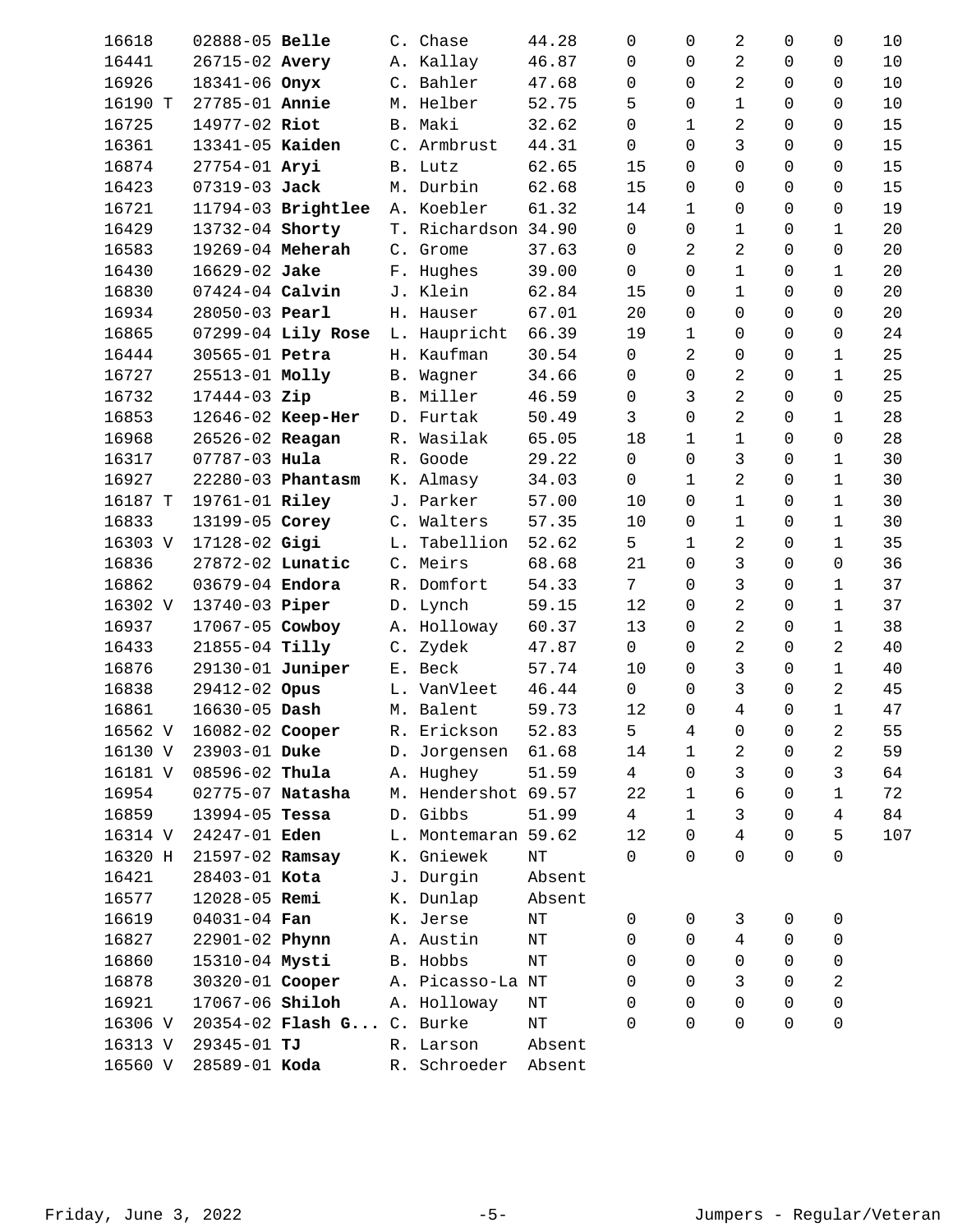|    |                      |                         |                             |    | Distance: 174 yds  SCT: 47 secs <b>Level 5 Regular/Veteran</b> |       | 20 inch Judge: Mike Brownell |              |              |             |          |             |
|----|----------------------|-------------------------|-----------------------------|----|----------------------------------------------------------------|-------|------------------------------|--------------|--------------|-------------|----------|-------------|
|    | Place Armband CPE ID |                         | Call Name                   |    | Handler                                                        | Time  | TFlts                        | Bar          | Off          | Oth         |          | Maj Total   |
|    |                      |                         |                             |    |                                                                |       |                              |              |              |             |          |             |
| 1Q | 20641                | 11300-05 Navy           |                             |    | D. Shelton                                                     | 29.36 | 0                            | $\Omega$     | $\Omega$     | 0           | 0        | 0           |
| 2Q | 20988                | 20550-03 Tek            |                             |    | J. Koras                                                       | 29.46 | $\Omega$                     | $\Omega$     | $\Omega$     | 0           | 0        | 0           |
| 3Q | 20387                | 26876-04 Jyn            |                             |    | A. Brownell                                                    | 29.74 | $\Omega$                     | $\Omega$     | $\Omega$     | 0           | 0        | $\Omega$    |
| 4Q | 20536                | 14181-08 Nick           |                             |    | A. Faas                                                        | 30.16 | $\Omega$                     | $\Omega$     | $\Omega$     | 0           | 0        | 0           |
| Q  | 20472                | 07963-04 Pepper         |                             |    | B. Menini                                                      | 31.54 | 0                            | $\Omega$     | $\Omega$     | 0           | 0        | 0           |
| Q  | 20142                | 12402-05 Wick           |                             | Н. | Teegardin                                                      | 31.92 | $\Omega$                     | $\Omega$     | $\Omega$     | 0           | 0        | 0           |
| Q  | 20489                | 29523-01 Hopper         |                             |    | M. Miller                                                      | 32.12 | $\Omega$                     | $\Omega$     | $\Omega$     | 0           | 0        | 0           |
| Q  | 20928 V              | 22827-01 Pirlo          |                             |    | R. Loffredo                                                    | 32.86 | 0                            | $\Omega$     | 0            | 0           | 0        | 0           |
| Q  | 20982                | 21521-02 Salty          |                             |    | N. Sorensen                                                    | 32.97 | 0                            | $\Omega$     | 0            | 0           | 0        | 0           |
| Q  | 20953 V              | 25093-01 AJ             |                             | К. | Streeter                                                       | 33.10 | 0                            | $\Omega$     | 0            | 0           | 0        | 0           |
| Q  | 20138                | 18088-02 Maddie         |                             |    | H. Weber                                                       | 33.59 | $\Omega$                     | $\Omega$     | 0            | 0           | 0        | 0           |
| Q  | 20466                | 13727-03 <b>Firefly</b> |                             |    | M. Marinovich 34.13                                            |       | 0                            | $\Omega$     | $\mathbf 0$  | 0           | 0        | 0           |
| Q  | 20839 V              | $07638 - 06$ Maxx       |                             |    | S. Nevitt                                                      | 35.26 | $\Omega$                     | 0            | $\Omega$     | 0           | 0        | 0           |
| Q  | 20537                | 21030-04 Zorro          |                             |    | D. Davidheise 36.06                                            |       | 0                            | $\Omega$     | $\Omega$     | 0           | 0        | 0           |
| Q  | 20376 V              | $29214-01$ Charlie      |                             |    | E. Russell                                                     | 37.85 | 0                            | $\Omega$     | $\Omega$     | 0           | $\Omega$ | 0           |
| Q  | 20976                | 27497-01 Toasty         |                             |    | L. Woodruff                                                    | 39.28 | 0                            | $\Omega$     | 0            | 0           | 0        | 0           |
| Q  | 20720 V              | 26536-03 Shade          |                             |    | T. Widenhouse 40.12                                            |       | 0                            | $\Omega$     | $\Omega$     | 0           | 0        | 0           |
| Q  | 20971 V              | 20550-02 Rue            |                             |    | J. Koras                                                       | 40.35 | 0                            | $\Omega$     | $\Omega$     | 0           | 0        | 0           |
| Q  | 20482                | 26237-01 Rue            |                             |    | A. Pagan                                                       | 40.69 | 0                            | $\Omega$     | $\Omega$     | 0           | $\Omega$ | 0           |
| Q  | 20533                | $01514 - 07$ Luna       |                             |    | T. Hendrix                                                     | 41.46 | $\Omega$                     | $\Omega$     | $\mathbf 0$  | 0           | 0        | 0           |
| Q  | 20631 V              |                         | 25402-01 <b>Sullivan</b>    |    | E. Nalley                                                      | 41.65 | $\Omega$                     | $\Omega$     | $\Omega$     | 0           | 0        | 0           |
| Q  | 20985                | 27497-02 Toffee         |                             |    | L. Woodruff                                                    | 41.70 | $\Omega$                     | $\Omega$     | $\Omega$     | 0           | 0        | 0           |
| Q  | 20425 V              | $10462 - 03$ Dug        |                             |    | A. Fern                                                        | 42.05 | $\Omega$                     | $\Omega$     | $\Omega$     | 0           | 0        | 0           |
| Q  | 20580 V              | 15741-02 Sara           |                             |    | S. Johnston                                                    | 42.21 | $\Omega$                     | $\Omega$     | $\Omega$     | 0           | 0        | 0           |
| Q  | 20436 V              | 23393-01 Elphie         |                             | Η. | Ship                                                           | 42.96 | 0                            | $\Omega$     | $\Omega$     | 0           | 0        | 0           |
| Q  | 20952 V              | 20550-01 Cote           |                             |    | J. Koras                                                       | 43.54 | 0                            | $\Omega$     | $\Omega$     | 0           | 0        | 0           |
| Q  | 20438 V              | 25247-01 Addi           |                             |    | K. Rueschhoff 46.23                                            |       | 0                            | $\Omega$     | $\Omega$     | 0           | 0        | 0           |
| Q  | 20388                |                         | 21149-09 Boom Boom          |    | J. Hughes                                                      | 46.97 | $\Omega$                     | $\Omega$     | $\Omega$     | $\mathbf 0$ | $\Omega$ | 0           |
| Q  | 20432 V              | $20182 - 02$ Kira       |                             |    | D. Miller                                                      | 48.32 | 1                            | $\Omega$     | $\mathbf 0$  | 0           | 0        | 1           |
| Q  | 20575 V              | 07772-02 Tesla          |                             |    | K. Haveman-Ku 48.52                                            |       | 1                            | $\Omega$     | $\Omega$     | $\Omega$    | 0        | $\mathbf 1$ |
| Q  | 20391                | 25468-04 Breeze         |                             |    | J. Franke                                                      | 49.89 | 2                            | 0            | $\mathbf 0$  | 0           | 0        | 2           |
| Q  | 20491                | 30214-01 Callie         |                             |    | K. Arnold                                                      | 50.45 | 3                            | 0            | 0            | 0           | 0        | 3           |
| Q  | 20734                |                         | 07813-07 Major C A. Koebler |    |                                                                | 29.05 | 0                            | $\mathbf 1$  | $\mathbf 0$  | 0           | 0        | 5           |
| Q  | 20464                | 09229-06 Majik          |                             |    | K. Tudor                                                       | 35.85 | 0                            | $\mathbf 1$  | 0            | 0           | 0        | 5           |
| Q  | 20486                | 28834-01 Bear           |                             |    | L. Jenkins                                                     | 41.55 | 0                            | $\mathbf{1}$ | 0            | 0           | 0        | 5           |
| Q  | 20481                | 22355-02 Callie         |                             |    | K. Metz                                                        | 42.71 | 0                            | $\mathbf{1}$ | 0            | 0           | 0        | 5           |
| Q  | 20386                | 19021-02 Oakie          |                             |    | D. Anthony                                                     | 44.65 | 0                            | $\mathbf 1$  | 0            | 0           | 0        | 5           |
| Q  | 20534                | 08270-06 Shack          |                             |    | M. Moser                                                       | 45.37 | 0                            | $\mathbf{1}$ | 0            | 0           | 0        | 5           |
| Q  | 20747                | 05187-05 Teppo          |                             |    | J. Schlegel                                                    | 46.18 | 0                            | $\mathbf{1}$ | 0            | 0           | 0        | 5           |
|    | 20623 V              | 11300-04 Volley         |                             |    | D. Shelton                                                     | 33.95 | 0                            | 0            | 1            | 0           | 0        | 5           |
|    | 20981                | 20550-04 Remy           |                             |    | J. Koras                                                       | 37.69 | 0                            | $\Omega$     | $\mathbf{1}$ | 0           | 0        | 5           |
|    | 20324 T              | 28204-01 Two            |                             |    | L. Anderson                                                    | 39.68 | 0                            | 0            | $\mathbf{1}$ | 0           | 0        | 5           |
|    | 20485                | 27848-01 Ripley         |                             |    | E. Woodard                                                     | 41.44 | 0                            | $\Omega$     | $\mathbf{1}$ | 0           | 0        | 5           |
|    | 20488                | 29342-02 Zeke           |                             |    | D. Norwood                                                     | 43.85 | 0                            | 0            | 1            | 0           | 0        | 5           |
|    | 20318 V              | $14604-03$ Zuri         |                             |    | S. Grachek                                                     | 45.13 | 0                            | $\Omega$     | $\mathbf{1}$ | 0           | 0        | 5           |
|    | 20487                | 29093-01 Brooks         |                             |    | S. Lyons                                                       | 46.08 | 0                            | 0            | 1            | 0           | 0        | 5           |
|    | 20745                | 16745-08 Storm          |                             |    | C. Roman                                                       | 47.76 | 0                            | 0            | $\mathbf{1}$ | 0           | 0        | 5           |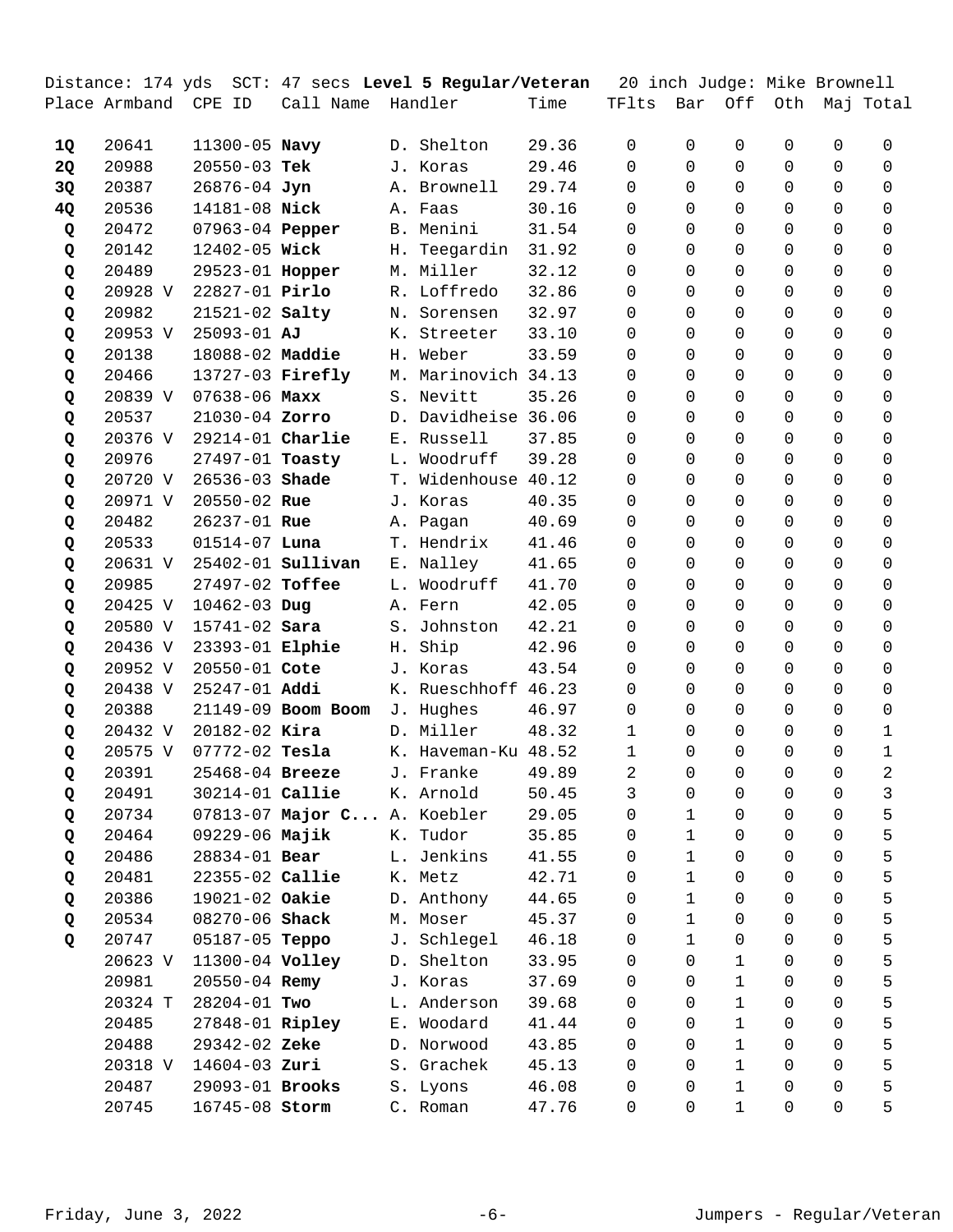| 20628 V | 22099-02 Duncan  |                          |            | R. Cooney           | 48.21     | 1               | 1              | 0              | 0 | 0           | 6  |
|---------|------------------|--------------------------|------------|---------------------|-----------|-----------------|----------------|----------------|---|-------------|----|
| 20737   | 23510-02 Colt    |                          |            | B. Workman          | 54.56     | 7               | $\Omega$       | $\mathbf 0$    | 0 | 0           | 7  |
| 20143   | 09829-02 Scout   |                          |            | D. Hurst            | 55.92     | 8               | $\Omega$       | 0              | 0 | 0           | 8  |
| 20469   | 06507-04 Joy     |                          |            | S. Amsden           | 51.66     | 4               | 0              | 1              | 0 | 0           | 9  |
| 20139   | 20447-04 Ranger  |                          |            | R. Heinecke         | 51.89     | 4               | $\Omega$       | 1              | 0 | 0           | 9  |
| 20484   | 27200-01 Dakota  |                          | J.         | Copenhaver 33.35    |           | $\mathbf 0$     | 2              | $\mathbf 0$    | 0 | 0           | 10 |
| 20475   | 10804-03 Fergie  |                          |            | S. Cappiello        | 44.67     | 0               | $\overline{2}$ | 0              | 0 | 0           | 10 |
| 20378   | 03511-06 Danteh  |                          |            | A. Malott           | 44.96     | 0               | $\mathbf 1$    | $1\,$          | 0 | 0           | 10 |
| 20383   | 12719-03 Keegan  |                          |            | B. Fitzgerald 46.49 |           | 0               | 2              | $\mathbf 0$    | 0 | 0           | 10 |
| 20382   | 09817-05 Aspen   |                          |            | J. Decato           | 46.53     | 0               | $\Omega$       | 2              | 0 | 0           | 10 |
| 20365 V | 19021-01 Bosco   |                          |            | D. Anthony          | 52.69     | 5               | $\Omega$       | 1              | 0 | 0           | 10 |
| 20584 V | 21511-02 Fenway  |                          |            | R. Conti            | 57.01     | 10              | 0              | 0              | 0 | 0           | 10 |
| 20967 V | 26462-01 Yoshi   |                          |            | W. Sweet            | 58.46     | 11              | 0              | 0              | 0 | 0           | 11 |
| 20645   |                  | 28145-01 <b>Fletcher</b> | <b>B</b> . | Ship                | 54.82     | $7\phantom{.0}$ | $\Omega$       | 1              | 0 | 0           | 12 |
| 20141   | 23142-02 Dazzle  |                          |            | D. Wilson           | 60.58     | 13              | $\Omega$       | $\mathbf 0$    | 0 | 0           | 13 |
| 20585 V | 22459-03 Summit  |                          |            | C. Diaz             | 36.15     | $\mathsf{O}$    | $\mathbf{1}$   | 2              | 0 | 0           | 15 |
| 20331   | 20992-03 Hamish  |                          |            | C. Moore            | 42.51     | $\mathbf 0$     | $\Omega$       | 3              | 0 | 0           | 15 |
| 20532   |                  | 16706-03 Sweet Pea       |            | G. Stevens          | 42.57     | $\Omega$        | $\Omega$       | 3              | 0 | 0           | 15 |
| 20384   | 17994-02 Wally   |                          |            | J. Seitz            | 54.68     | 7               | 1              | 1              | 0 | 0           | 17 |
| 20877 V | 07299-03 Shadow  |                          |            | L. Haupricht        | 65.53     | 18              | 0              | $\mathbf 0$    | 0 | 0           | 18 |
| 20743   | 23067-02 Nico    |                          |            | B. Botteri          | 44.23     | $\mathsf{O}$    | $\overline{2}$ | 2              | 0 | 0           | 20 |
| 20135   | 11635-04 Caliber |                          |            | C. Hurst            | 52.53     | 5               | 1              | 2              | 0 | 0           | 20 |
| 20351 V | 26425-01 Maggie  |                          |            | D. Funk             | 62.10     | 15              | 1              | 0              | 0 | 0           | 20 |
| 20366 V | 21149-04 Brownie |                          |            | J. Hughes           | 63.40     | 16              | $\mathbf 1$    | $\mathbf 0$    | 0 | 0           | 21 |
| 20416 V | 13732-03 Frankie |                          |            | T. Richardson 30.84 |           | $\mathsf{O}$    | 0              | 2              | 0 | 1           | 25 |
| 20973   | 06190-05 Boz     |                          | М.         | Snyder              | 40.38     | $\Omega$        | 3              | $\overline{2}$ | 0 | 0           | 25 |
| 20741   | 26153-01 Fli     |                          |            | S. Gordon           | 42.04     | $\Omega$        | 3              | 2              | 0 | 0           | 25 |
| 20492   | 12062-04 Jalen   |                          |            | J. Cribb            | 57.18     | 10              | $\mathbf 1$    | 2              | 0 | 0           | 25 |
| 20370 V | 25468-03 Spark   |                          |            | J. Franke           | 49.84     | $\overline{a}$  | $\mathbf 1$    | 1              | 0 | $\mathbf 1$ | 27 |
| 20639   | 02888-04 Flynn   |                          |            | C. Chase            | 56.19     | 9               | 2              | 2              | 0 | 0           | 29 |
| 20929 V | 22932-01 Eli     |                          |            | E. Bowman           | 30.81     | $\mathbf 0$     | 2              | 1              | 0 | 1           | 30 |
| 20477   | 08271-06 Toohey  |                          |            | K. Pudenz           | 33.37     | 0               | $\overline{c}$ | $\mathbf 1$    | 0 | 1           | 30 |
| 20478   | 09229-07 Vision  |                          |            | K. Tudor            | 36.37     | 0               | 0              | 3              | 0 | 1           | 30 |
| 20332   | 25370-03 Moss    |                          | Α.         | McCabe              | 51.88     | $\overline{4}$  | $\mathfrak{Z}$ | $\mathbf{3}$   | 0 | $\mathsf 0$ | 34 |
| 20978   | 23808-02 Simon   |                          | К.         | Underwood           | 41.82     | 0               | 1              | 3              | 0 | 1           | 35 |
| 20738   | 25718-02 Zeus    |                          | Ε.         | Clark               | 38.15     | 0               | 2              | 3              | 0 | 1           | 40 |
| 20987   |                  | 15347-03 Ellie Mae       |            | H. Salamay          | 49.70     | $\overline{2}$  | $\Omega$       | 2              | 0 | 2           | 42 |
| 20984   | 26526-01 Indie   |                          |            | R. Wasilak          | 59.91     | 12              | $\Omega$       | 3              | 0 | 1           | 42 |
| 20633 V | 27916-01 Bella   |                          |            | C. Bye              | 51.73     | 4               | $\Omega$       | 2              | 0 | 2           | 44 |
| 20463   | 08271-07 Koda    |                          |            | K. Pudenz           | 41.79     | $\Omega$        | $\mathbf 1$    | 3              | 0 | 2           | 50 |
| 20739   | 22369-03 Reacher |                          |            | M. Holland          | 45.78     | 0               | 2              | 3              | 0 | 3           | 70 |
| 20975   | 15325-04 Jelly   |                          |            | H. Salamay          | 48.14     | $\mathbf{1}$    | $\Omega$       | 3              | 0 | 4           | 76 |
| 20328   | 12000-08 Susi    |                          |            | D. Keith            | $\rm{NT}$ | 0               | $\Omega$       | 0              | 0 | 0           |    |
| 20329   | 13740-04 Henri   |                          |            | D. Lynch            | $\rm{NT}$ | $\Omega$        | $\Omega$       | 0              | 0 | 0           |    |
| 20385   | 18274-03 Cooper  |                          |            | D. Coglietta        | $\rm{NT}$ | 0               | 2              | 0              | 0 | 0           |    |
| 20389   | 23029-02 Pirlo   |                          |            | L. Coffman          | $\rm{NT}$ | 0               | $\Omega$       | 2              | 0 | 0           |    |
| 20735   | 09143-04 Zach    |                          |            | P. Cochran          | $\rm{NT}$ | 0               | $\Omega$       | $\Omega$       | 0 | 0           |    |
| 20744   | 17800-02 Portia  |                          |            | A. Walkowicz        | ΝT        | 0               | $\Omega$       | 2              | 0 | 0           |    |
| 20372 V | 26236-01 Zack    |                          |            | S. Hughes           | ΝT        | 0               | 0              | 2              | 0 | $\mathbf 1$ |    |
| 20825 V | 07638-05 Jett    |                          |            | D. Yaste            | ΝT        | 0               | 0              | $\mathfrak{Z}$ | 0 | 0           |    |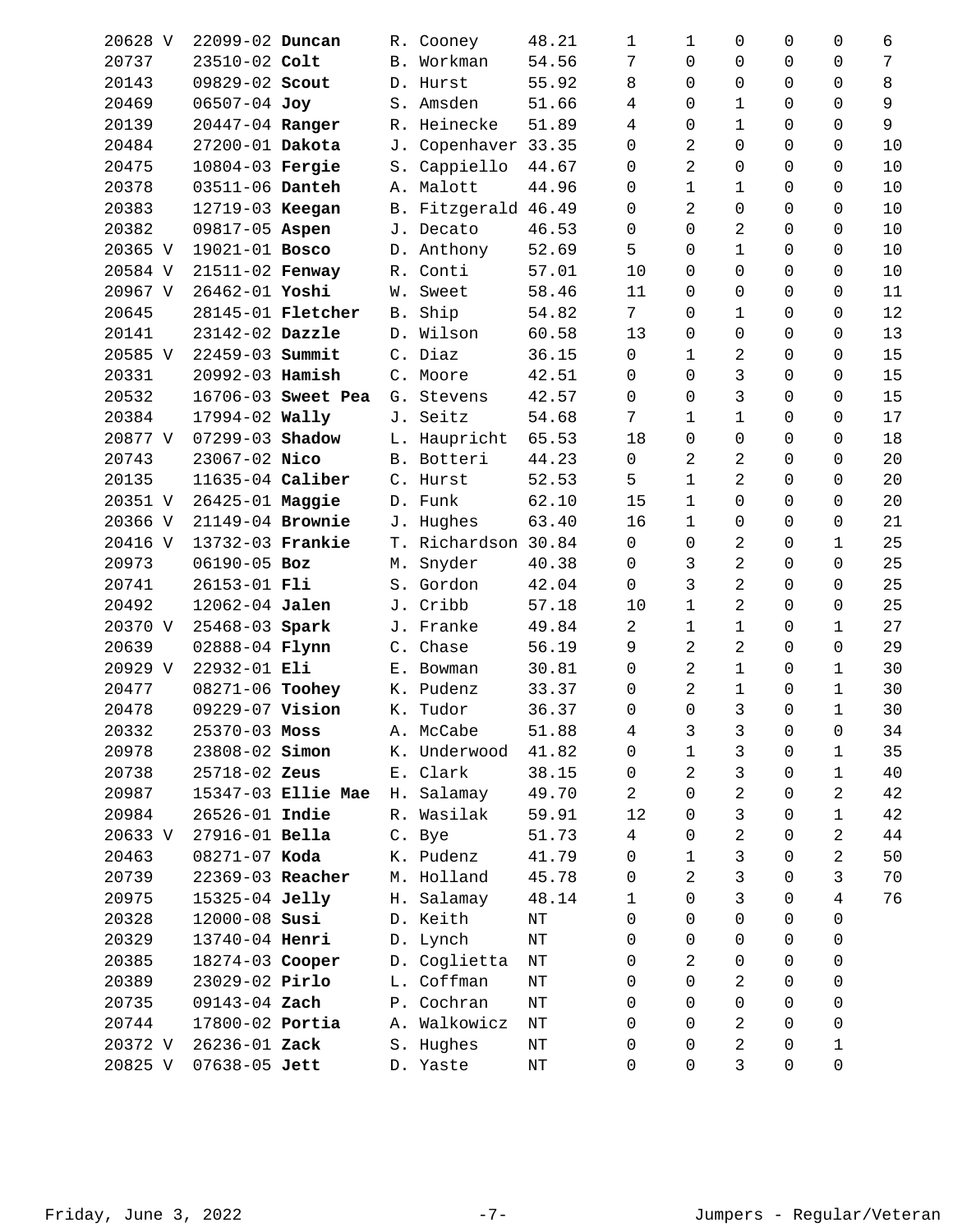|              |                      |                         |                             | Distance: 174 yds  SCT: 47 secs <b>Level 5 Regular/Veteran</b>                     |       | 24 inch Judge: Mike Brownell |                |                |                |                |                       |
|--------------|----------------------|-------------------------|-----------------------------|------------------------------------------------------------------------------------|-------|------------------------------|----------------|----------------|----------------|----------------|-----------------------|
|              | Place Armband CPE ID |                         | Call Name                   | Handler                                                                            | Time  | TFlts                        | Bar            |                | Off Oth        |                | Maj Total             |
| 1Q           | 24887                | 21932-04 Lincoln        |                             | P. Karst                                                                           | 40.01 | 0                            | 0              | 0              | 0              | 0              | 0                     |
| 2Q           | 24539 V              | $22241 - 03$ Ava        |                             | D. Sheatler                                                                        | 40.34 | 0                            | $\mathbf 0$    | 0              | 0              | 0              | 0                     |
| 3Q           | 24886                | 27683-01 Bernie         |                             | K. Lewis                                                                           | 42.99 | 0                            | $\Omega$       | $\Omega$       | 0              | 0              | 0                     |
| 4Q           | 24880 H              | 10559-02 Kazzie         |                             | K. Alexander-                                                                      | 51.74 | 4                            | $\Omega$       | $\Omega$       | 0              | 0              | $\overline{4}$        |
| Q            | 24884                | 25126-02 Olive          |                             | B. Slicker                                                                         | 31.38 | 0                            | $\mathbf 1$    | $\Omega$       | 0              | $\Omega$       | 5                     |
| Q            | 24882                | 15373-05 Bodie          |                             | J. Leitzsch                                                                        | 31.45 | 0                            | $\mathbf{1}$   | 0              | 0              | 0              | 5                     |
|              | 24888                | 19640-03 Kayza          |                             | K. Paulsen                                                                         | 42.65 | 0                            | $\Omega$       | $1\,$          | 0              | 0              | 5                     |
|              | 24977 V              | 29427-01 Storm          |                             | D. Peatt                                                                           | 49.05 | 2                            | $\mathbf{1}$   | $\Omega$       | 0              | 0              | $\overline{7}$        |
|              | 24989 V              | 29427-02 Thunder        |                             | D. Peatt                                                                           | 50.35 | $\mathsf{3}$                 | 0              | $\mathbf{1}$   | 0              | 0              | 8                     |
|              | 24333 V              | 14997-02 <b>Sydney</b>  |                             | C. Matzok                                                                          | 59.08 | 12                           | $\Omega$       | $\Omega$       | 0              | 0              | 12                    |
|              | 24480 V              | 21830-02 Watson         |                             | K. Shiple                                                                          | 43.35 | $\mathbf 0$                  | $\mathbf{1}$   | $\Omega$       | 0              | $\mathbf{1}$   | 20                    |
|              | 24742 V              | 16370-02 Wilbur         |                             | S. Klein                                                                           | 43.94 | $\mathbf 0$                  | $\Omega$       | 4              | 0              | $\Omega$       | 20                    |
|              |                      |                         |                             |                                                                                    |       |                              |                |                |                |                |                       |
|              |                      |                         |                             | Distance: 174 yds SCT: 57 secs Level C Regular/Veteran 4 inch Judge: Mike Brownell |       |                              |                |                |                |                |                       |
|              | Place Armband CPE ID |                         | Call Name                   | Handler                                                                            | Time  | TFlts                        |                |                |                |                | Bar Off Oth Maj Total |
| $\mathbf{1}$ | 4503                 | 26169-01 Molly          |                             | T. Urban                                                                           | 67.63 | 10                           | 0              | $\mathbf 0$    | 0              | 0              | 10                    |
|              |                      |                         |                             |                                                                                    |       |                              |                |                |                |                |                       |
|              |                      |                         |                             | Distance: 174 yds SCT: 57 secs <b>Level C Regular/Veteran</b>                      |       | 8 inch Judge: Mike Brownell  |                |                |                |                |                       |
|              | Place Armband CPE ID |                         | Call Name Handler           |                                                                                    | Time  | TFlts                        |                |                |                |                | Bar Off Oth Maj Total |
| 1Q           | 8607                 | 14464-02 Indy           |                             | D. Gentile                                                                         | 26.22 | 0                            | 0              | 0              | 0              | 0              | 0                     |
| <b>2Q</b>    | 8614                 | 26241-02 Bruiser        |                             | B. Cohen                                                                           | 33.52 | 0                            | $\Omega$       | 0              | 0              | 0              | 0                     |
| 3Q           | 8211                 |                         | 26963-01 Hercules           | B. Wyatt                                                                           | 36.74 | 0                            | $\Omega$       | $\Omega$       | 0              | 0              | $\mathbf 0$           |
| 4Q           | 8670                 |                         | 17560-03 Cotton  S. Bankson |                                                                                    | 38.08 | 0                            | $\Omega$       | $\mathbf 0$    | 0              | 0              | 0                     |
| Q            | 8168                 | 08596-04 Litchi         |                             | A. Hughey                                                                          | 39.91 | $\mathbf 0$                  | $\Omega$       | $\Omega$       | 0              | 0              | 0                     |
| Q            | 8675                 | 19574-04 Tyke           |                             | C. LaCombe                                                                         | 41.79 | $\Omega$                     | $\Omega$       | $\Omega$       | 0              | 0              | 0                     |
| Q            | 8679                 | 30579-02 Ruthie         |                             | J. Cope                                                                            | 43.85 | 0                            | $\Omega$       | $\Omega$       | $\mathbf 0$    | 0              | 0                     |
| Q            | 8612                 | 19134-08 Kiwi           |                             | C. Fithian                                                                         | 45.14 | $\overline{0}$               | $\overline{0}$ | $\overline{0}$ | $\overline{0}$ | $\overline{0}$ | $\mathsf{O}$          |
| Q            | 8177                 | 25979-01 Gretzky        |                             | M. Sutjiamin                                                                       | 46.97 | 0                            | 0              | 0              | 0              | 0              | 0                     |
| Q            | 8656 V               | 23093-02 Riker          |                             | A. Meeler                                                                          | 51.23 | 0                            | $\Omega$       | 0              | 0              | 0              | 0                     |
| Q            | 8171                 | 16699-02 Rufus          |                             | Y. Clark                                                                           | 51.54 | $\Omega$                     | $\Omega$       | 0              | 0              | 0              | 0                     |
| Q            | 8657 V               | 22892-01 Rocko          |                             | A. Lonneman                                                                        | 51.75 | 0                            | $\Omega$       | $\Omega$       | 0              | 0              | 0                     |
| Q            | 8407 V               | 07009-05 Missy          |                             | K. Swan                                                                            | 52.26 | 0                            | $\Omega$       | $\Omega$       | 0              | 0              | 0                     |
| Q            | 8413 V               | 19626-04 Eloise         |                             | J. Locke                                                                           | 52.37 | $\Omega$                     | $\Omega$       | $\Omega$       | 0              | 0              | 0                     |
| Q            | 8530                 | 25855-03 Louie          |                             | S. Botkin                                                                          | 53.78 | $\Omega$                     | $\Omega$       | $\Omega$       | 0              | 0              | 0                     |
| Q            | 8751                 | 01158-05 <b>Floozie</b> |                             | L. Kosmowski                                                                       | 53.86 | 0                            | $\Omega$       | $\Omega$       | 0              | 0              | 0                     |
|              | 8255 V               | 26248-01 Tails          |                             | E. Smith                                                                           | 61.68 | 4                            | $\Omega$       | 0              | 0              | 0              | 4                     |
|              | 8773                 | 25781-02 Maeve          |                             | D. Scheel                                                                          | 32.08 | 0                            | $\mathbf 1$    | 0              | 0              | 0              | 5                     |
|              | 8605                 | $10856 - 05$ Gabi       |                             | C. Ponyah                                                                          | 42.45 | 0                            | $\mathbf{1}$   | 0              | 0              | 0              | 5                     |
|              | 8203                 | 16941-03 Tally          |                             | H. Muir                                                                            | 45.48 | $\Omega$                     | $\Omega$       | $\mathbf{1}$   | 0              | $\Omega$       | 5                     |
|              | 8176 H               |                         | 25962-02 Bob Hope           | M. Poulin                                                                          | 45.97 | 0                            | $\mathbf{1}$   | $\mathbf 0$    | 0              | 0              | 5                     |
|              | 8256 V               | 02584-03 Nico           |                             | A. Potter                                                                          | 47.36 | 0                            | 0              | $\mathbf{1}$   | 0              | $\Omega$       | 5                     |
|              | 8166                 | $08144 - 05$ Mia        |                             | M. Buchel                                                                          | 53.03 | 0                            | 1              | 0              | 0              | 0              | 5                     |
|              | 8770                 | 24949-01 Lily           |                             | P. Bisker                                                                          | 66.21 | 9                            | $\Omega$       | 0              | 0              | 0              | 9                     |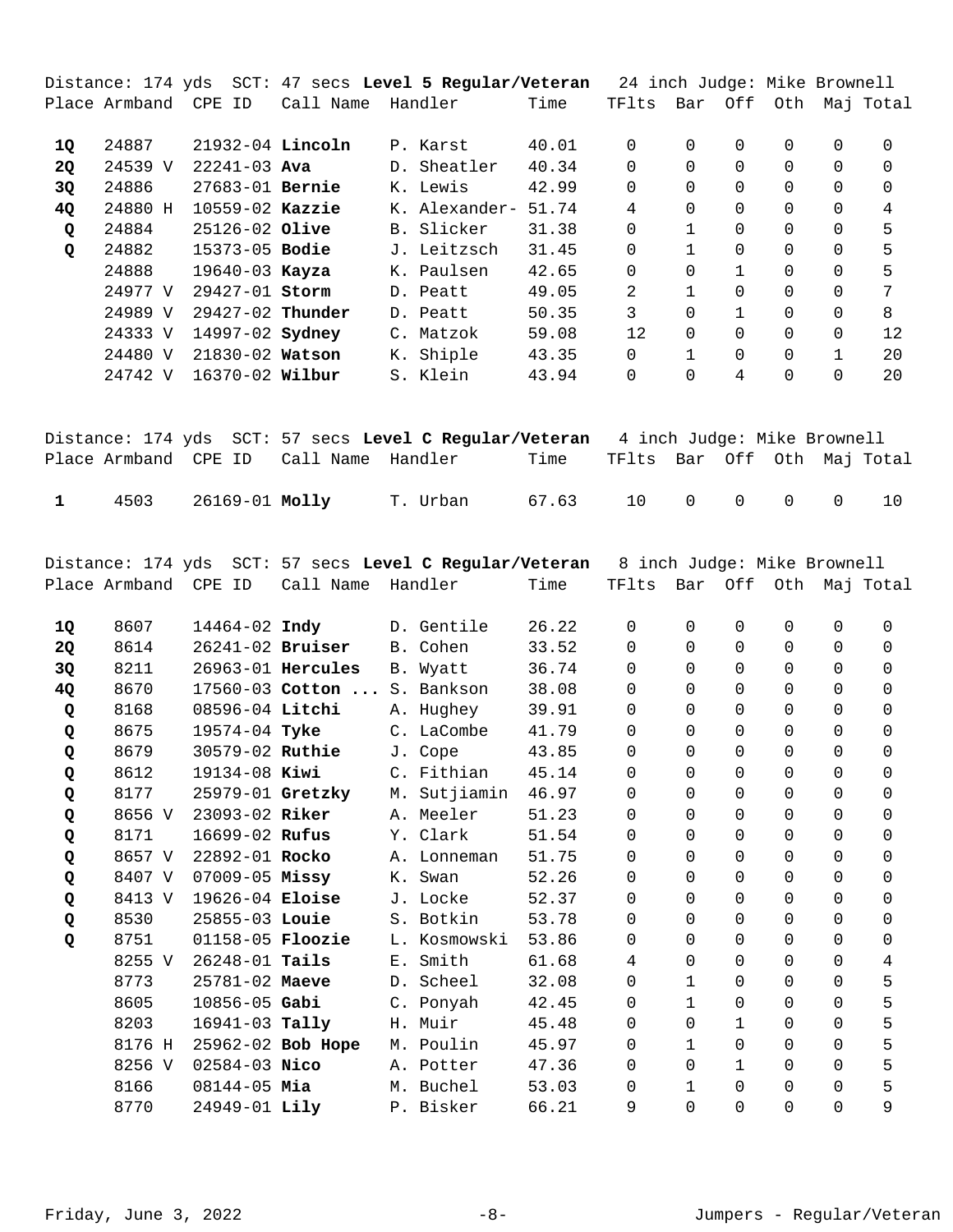| 8658 V | $26242 - 02$ Alicia    |    | K. Christian | 45.63  |    |          | 2 | 0        | 10  |
|--------|------------------------|----|--------------|--------|----|----------|---|----------|-----|
| 8807   | $11741 - 04$ Ilsa      |    | T. Nolan     | 47.08  | 0  | 0        | 2 | 0        | 10  |
| 8604   | 09393-04 Billy         |    | S. Tanner    | 63.66  | 6  | 0        |   | 0        | 11  |
| 8805   | $07288 - 02$ Cindy     |    | M. Abdo      | 70.26  | 13 | 0        |   | 0        | 13  |
| 8210   | 26066-01 <b>Piper</b>  |    | L. Parkanzky | 71.19  | 14 |          |   | 0        | -14 |
| 8519   | $22419 - 01$ Mia       |    | M. Cortese   | 56.81  | 0  | $\Omega$ | 4 | 0        | 50  |
| 8169   | 11124-02 <b>Plinko</b> |    | M. Hinckley  | NΤ     | 0  | $\Omega$ |   | $\Omega$ |     |
| 8157   | $22485 - 01$ Sadie     | V. | Shelburne    | Absent |    |          |   |          |     |

|    |               |                         | Distance: 174 yds SCT: 57 secs Level C Regular/Veteran |              |       | 12 inch Judge: Mike Brownell |              |              |                |                |             |
|----|---------------|-------------------------|--------------------------------------------------------|--------------|-------|------------------------------|--------------|--------------|----------------|----------------|-------------|
|    | Place Armband | CPE ID                  | Call Name                                              | Handler      | Time  | TFlts                        | Bar          |              | Off Oth        |                | Maj Total   |
| 1Q | 12687         | 23093-05 Crusher        |                                                        | A. Meeler    | 30.16 | $\mathbf 0$                  | 0            | 0            | 0              | 0              | 0           |
| 2Q | 12288         |                         | 26038-02 Triscuit                                      | R. Finley    | 34.01 | 0                            | 0            | 0            | 0              | 0              | 0           |
| 3Q | 12217         | 02585-04 Ryder          |                                                        | P. Idlof     | 35.24 | 0                            | $\Omega$     | 0            | 0              | 0              | 0           |
| 4Q | 12682         | 03493-03 Blink          |                                                        | S. Cron      | 36.96 | 0                            | $\Omega$     | 0            | 0              | 0              | 0           |
| Q  | 12666 V       | $05750 - 05$ Finn       |                                                        | T. Landry    | 37.99 | 0                            | $\Omega$     | 0            | 0              | 0              | 0           |
| Q  | 12555         |                         | 16909-02 <b>Smuggler</b>                               | K. Otis      | 38.39 | 0                            | 0            | 0            | 0              | 0              | $\mathbf 0$ |
| Q  | 12907         | 10900-08 Beetle         |                                                        | G. Chapman   | 38.90 | 0                            | $\Omega$     | $\mathbf 0$  | 0              | 0              | 0           |
| Q  | 12229         | 26221-03 Gracie         |                                                        | C. Mosca     | 39.65 | 0                            | $\Omega$     | 0            | 0              | 0              | 0           |
| Q  | 12816         | 03122-09 WeeGee         |                                                        | J. Rochedieu | 42.39 | 0                            | $\Omega$     | 0            | 0              | 0              | 0           |
| Q  | 12823         | 27872-01 Winnie         |                                                        | C. Meirs     | 42.58 | 0                            | 0            | 0            | 0              | 0              | 0           |
| Q  | 12903         | $02361 - 04$ Flora      |                                                        | E. Fletcher  | 42.66 | 0                            | 0            | 0            | 0              | 0              | 0           |
| Q  | 12276 V       | 22325-01 <b>Sadie</b>   |                                                        | S. Bonczyk   | 42.83 | 0                            | $\Omega$     | 0            | 0              | 0              | 0           |
| Q  | 12455         | 15941-02 Eddie          |                                                        | J. Mendoza   | 42.91 | 0                            | $\Omega$     | 0            | 0              | 0              | 0           |
| Q  | 12222         | 23036-01 Murphy         |                                                        | B. Kamel     | 45.52 | 0                            | $\Omega$     | 0            | 0              | 0              | 0           |
| Q  | 12207 V       | 20129-01 <b>Blackie</b> |                                                        | S. Howarth   | 45.89 | 0                            | $\Omega$     | 0            | 0              | 0              | 0           |
| Q  | 12460         | 25991-01 Jolie          |                                                        | R. Goudreau  | 46.81 | 0                            | $\Omega$     | $\Omega$     | 0              | 0              | 0           |
| Q  | 12174 V       | 20892-01 <b>Paisley</b> |                                                        | B. Bowden    | 47.18 | 0                            | $\Omega$     | 0            | 0              | 0              | 0           |
| Q  | 12753 V       |                         | 26385-02 Sir Percy                                     | L. Kreps     | 50.25 | 0                            | $\Omega$     | 0            | 0              | 0              | 0           |
| Q  | 12218         | 03927-06 Babu           |                                                        | D. Johnson   | 50.50 | 0                            | 0            | 0            | 0              | 0              | 0           |
| Q  | 12461         |                         | 27363-01 Sawyer                                        | T. Dyson     | 50.56 | 0                            | $\Omega$     | 0            | 0              | 0              | 0           |
| Q  | 12227         | 24676-02 Capri          |                                                        | T. Keinz     | 51.97 | 0                            | $\Omega$     | 0            | 0              | 0              | 0           |
| Q  | 12287         | 22325-02 Watson         |                                                        | S. Bonczyk   | 52.16 | 0                            | $\Omega$     | 0            | 0              | 0              | 0           |
| Q  | 12691         | 27734-01 Mimi           |                                                        | N. Shimizu   | 53.35 | 0                            | 0            | $\mathbf 0$  | 0              | 0              | 0           |
| Q  | 12813 V       | 27884-01 Cody           |                                                        | C. Schafer   | 54.25 | 0                            | $\Omega$     | 0            | 0              | 0              | 0           |
|    | 12518 V       | 04564-06 Roo            |                                                        | R. Strasser  | 31.52 | 0                            | $\Omega$     | 1            | 0              | 0              | 5           |
|    | 12915         | 29205-01 Winnie         |                                                        | A. Day       | 32.05 | 0                            | $\Omega$     | $\mathbf{1}$ | 0              | 0              | 5           |
|    | 12802 V       | 23092-01 Kibo           |                                                        | S. Nevitt    | 33.28 | 0                            | 1            | 0            | 0              | 0              | 5           |
|    | 12163 V       | 04642-03 Mirage         |                                                        | S. Reinolt   | 34.76 | 0                            | $\Omega$     | $\mathbf{1}$ | 0              | 0              | 5           |
|    | 12910         | 12905-02 Lexi           |                                                        | N. Schmidt   | 35.01 | 0                            | 0            | $\mathbf{1}$ | 0              | 0              | 5           |
|    | 12688         | 24560-01 <b>Sunny</b>   |                                                        | T. Brough    | 40.54 | 0                            | $\mathbf{1}$ | $\mathbf 0$  | 0              | 0              | 5           |
|    | 12122         |                         | 05051-07 Steeler                                       | S. Deakin    | 43.37 | $\overline{0}$               | $\mathsf{O}$ | 1            | $\overline{0}$ | $\overline{0}$ | 5           |
|    | 12179 V       | 28140-01 Rocket         |                                                        | M. McElwee   | 43.38 | 0                            | 0            | 1            | 0              | 0              | 5           |
|    | 12556         | 14261-02 Shelby         |                                                        | R. Jacobi    | 45.27 | 0                            | 0            | $\mathbf 1$  | 0              | 0              | 5           |
|    | 12280         |                         | 15877-04 Benjamin                                      | P. Schairer  | 46.96 | 0                            | 0            | 1            | 0              | 0              | 5           |
|    | 12105 V       | 06948-04 Calvin         |                                                        | B. Gilday    | 48.40 | 0                            | 0            | $\mathbf 1$  | 0              | 0              | 5           |
|    | 12226         | 27044-01 Abby           |                                                        | D. Haynes    | 51.41 | 0                            | 0            | 1            | 0              | 0              | 5           |
|    | 12904         | 04239-03 Larry          |                                                        | C. Wilmoth   | 57.38 | 0                            | 0            | $\mathbf 1$  | 0              | 0              | 5           |
|    | 12772 V       | 24984-01 Joey           |                                                        | T. Knilans   | 42.64 | 0                            | 0            | 2            | 0              | 0              | 10          |
|    | 12669 V       | 15658-03 AN'A           |                                                        | J. Moore     | 44.22 | 0                            | 2            | 0            | 0              | 0              | 10          |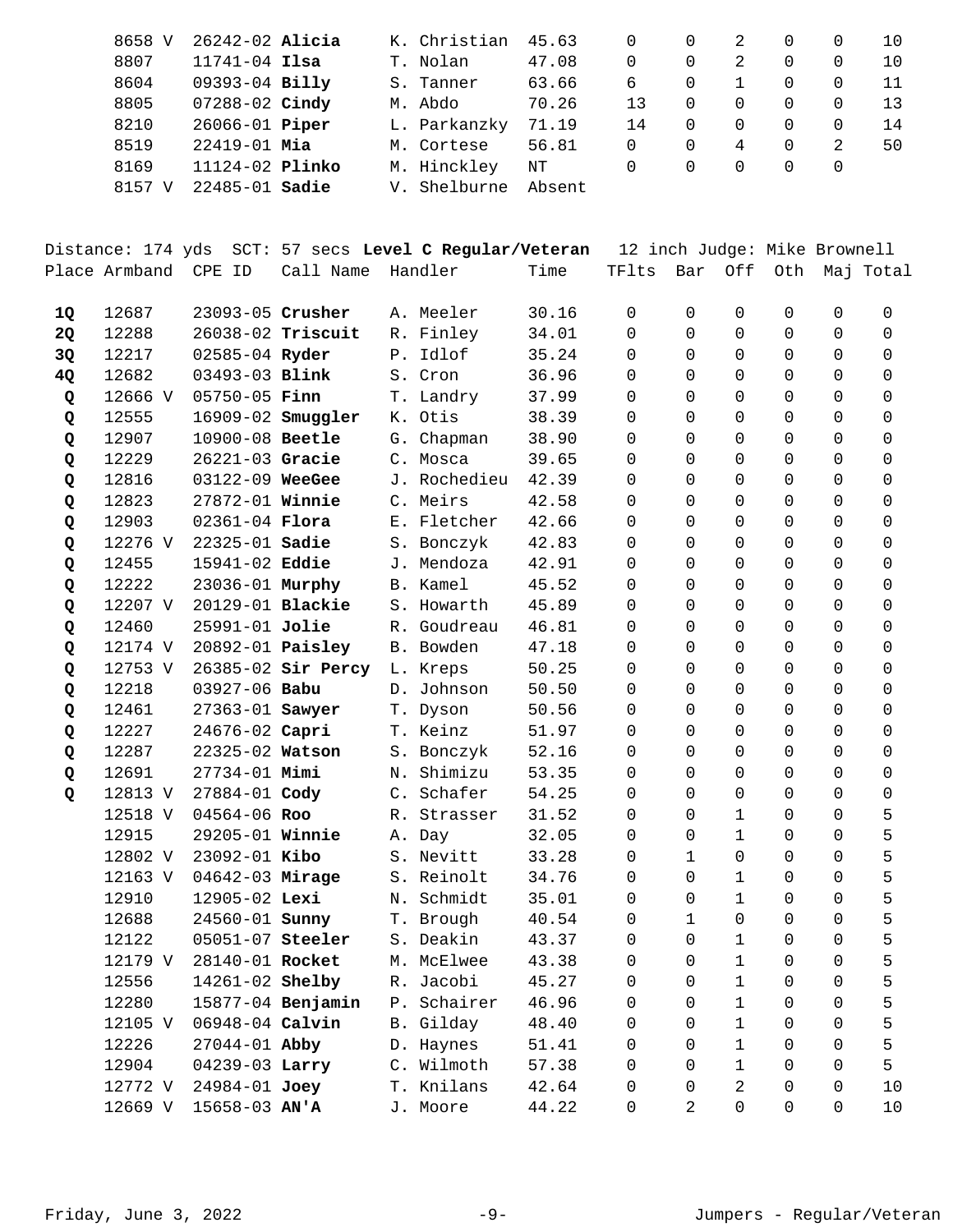| 12453   | $12276-03$ Tribble |  | V. Figure    | 52.82 |   |          |              |                  |  |
|---------|--------------------|--|--------------|-------|---|----------|--------------|------------------|--|
| 12783   | $10908 - 03$ Ice   |  | J. Slivka    | 54.89 | 0 |          |              |                  |  |
| 12282   | $06375 - 03$ Iso   |  | K. Boothe    | 56.66 | 0 |          | $\mathbf{1}$ | $\Omega$         |  |
| 12809 V | 13973-03 Keiran    |  | S. Rockhill  | 61.35 | 4 | $\Omega$ |              |                  |  |
| 12686   | 22892-03 Billee    |  | S. Tempel    | NΤ    |   | $\Omega$ |              | $\left( \right)$ |  |
| 12693   | 29702-01 Oliver    |  | L. Bettinger | NΤ    |   |          |              |                  |  |
| 12811   | $21067 - 02$ Siya  |  | J. Austin    | NΤ    |   |          |              |                  |  |

|    | Distance: 174 yds |                         |                   | SCT: 47 secs Level C Regular/Veteran |       | 16 inch Judge: Mike Brownell |                |              |                |                |                |
|----|-------------------|-------------------------|-------------------|--------------------------------------|-------|------------------------------|----------------|--------------|----------------|----------------|----------------|
|    | Place Armband     | CPE ID                  | Call Name         | Handler                              | Time  | TFlts                        | Bar            |              | Off Oth        |                | Maj Total      |
| 1Q | 16422             | 05408-09 Jessie         |                   | J. Ritchhart                         | 31.33 | 0                            | 0              | $\mathbf 0$  | 0              | $\mathbf 0$    | 0              |
| 2Q | 16353             |                         | 04813-05 Ici Blue | B. Hartman                           | 31.83 | $\mathbf 0$                  | $\mathbf 0$    | 0            | $\mathbf 0$    | 0              | $\mathbf 0$    |
| 3Q | 16358             | 02821-03 Swiper         |                   | C. Snowden                           | 35.32 | 0                            | $\Omega$       | 0            | $\mathbf 0$    | 0              | $\mathbf 0$    |
| 4Q | 16426             | 10763-03 Grace          |                   | L. Eagler                            | 36.91 | 0                            | $\Omega$       | 0            | $\mathbf 0$    | 0              | $\Omega$       |
| Q  | 16125 V           | 06948-03 Leela          |                   | B. Gilday                            | 37.77 | 0                            | $\Omega$       | 0            | $\mathbf 0$    | $\Omega$       | 0              |
| Q  | 16559 V           | 24246-01 Sophie         |                   | J. Weiss                             | 37.92 | 0                            | $\mathbf 0$    | $\mathbf 0$  | $\mathbf 0$    | 0              | $\mathbf 0$    |
| Q  | 16564 V           | 19269-01 Oreo           |                   | C. Grome                             | 38.02 | 0                            | $\Omega$       | $\mathbf 0$  | $\mathbf 0$    | $\Omega$       | $\mathbf 0$    |
| Q  | 16936             | 10900-06 <b>Squid</b>   |                   | C. Foster                            | 38.53 | 0                            | $\Omega$       | 0            | $\mathbf 0$    | $\Omega$       | $\Omega$       |
| Q  | 16434             | $22544 - 02$ Tres       |                   | S. Rapey                             | 39.21 | 0                            | $\Omega$       | 0            | $\mathbf 0$    | $\Omega$       | $\Omega$       |
| Q  | 16435             | 22993-01 Marty          |                   | A. Fager                             | 39.91 | 0                            | $\mathbf 0$    | 0            | $\mathbf 0$    | 0              | 0              |
| Q  | 16309 V           | 27247-01 Peter          |                   | L. Gruszka                           | 41.51 | 0                            | 0              | 0            | $\mathbf 0$    | 0              | 0              |
| Q  | 16362             | 14337-03 <b>Shelby</b>  |                   | L. Seguin                            | 42.14 | 0                            | $\Omega$       | 0            | $\mathbf 0$    | 0              | $\Omega$       |
| Q  | 16573             | 02646-05 Deena          |                   | C. Killam                            | 43.05 | 0                            | 0              | 0            | $\mathbf 0$    | $\Omega$       | 0              |
| Q  | 16352             | $03511-05$ Kaioteh      |                   | A. Malott                            | 44.46 | 0                            | $\Omega$       | 0            | $\mathbf 0$    | $\Omega$       | 0              |
| Q  | 16621             | 08100-03 Mystic         |                   | S. Conrow                            | 44.46 | 0                            | $\mathbf 0$    | $\mathbf 0$  | $\mathbf 0$    | $\Omega$       | $\mathbf 0$    |
| Q  | 16726             | 15607-07 Kassie         |                   | T. Miller                            | 44.73 | 0                            | $\Omega$       | 0            | $\mathbf 0$    | $\Omega$       | $\Omega$       |
| Q  | 16439             | 25775-01 Renly          |                   | S. Tomes                             | 44.86 | 0                            | $\Omega$       | 0            | 0              | $\Omega$       | $\Omega$       |
| Q  | 16566 V           | 21511-01 Willow         |                   | R. Conti                             | 44.88 | 0                            | $\mathbf 0$    | 0            | $\mathbf 0$    | $\Omega$       | $\mathbf 0$    |
| Q  | 16724             | 13155-04 Flo            |                   | J. Haarsma                           | 46.64 | 0                            | $\mathbf 0$    | 0            | $\mathbf 0$    | 0              | $\mathbf 0$    |
| Q  | 16427             | 12842-02 Tessie         |                   | C. Rovner                            | 46.90 | 0                            | $\Omega$       | 0            | $\mathbf 0$    | $\Omega$       | 0              |
| Q  | 16923             |                         | 07323-03 Khaleesi | M. Bocock                            | 47.04 | 0                            | 0              | 0            | 0              | $\Omega$       | 0              |
| Q  | 16133 V           | 24326-02 Raven          |                   | T. Pomeroy                           | 47.17 | $\mathbf 0$                  | $\Omega$       | $\mathbf 0$  | $\mathbf 0$    | $\Omega$       | 0              |
|    | 16310 V           | 27369-01 Ozzie          |                   | K. Lee                               | 48.17 | $\mathbf{1}$                 | $\mathbf 0$    | $\mathbf 0$  | $\mathbf 0$    | 0              | $\mathbf{1}$   |
|    | 16569 V           |                         | 26050-01 Zavannah | A. Phillips                          | 49.15 | 2                            | $\Omega$       | 0            | $\mathbf 0$    | $\Omega$       | $\overline{2}$ |
|    | 16418             | 01557-06 Rose           |                   | C. Thom                              | 31.27 | $\mathbf 0$                  | 0              | $\mathbf{1}$ | 0              | $\Omega$       | 5              |
|    | 16558 V           | 12741-03 Nova           |                   | K. Gibowski                          | 31.92 | 0                            | 1              | 0            | $\mathbf 0$    | $\Omega$       | 5              |
|    | 16359             | 11495-03 Kimba          |                   | V. Haviland                          | 32.68 | 0                            | $\mathbf 0$    | $\mathbf{1}$ | $\mathbf 0$    | 0              | 5              |
|    | 16837             | 28727-01 Riley          |                   | L. Potter                            | 33.69 | 0                            | 0              | $\mathbf{1}$ | $\mathbf 0$    | $\Omega$       | 5              |
|    | 16924             | 10900-04 Toad           |                   | G. Chapman                           | 35.37 | 0                            | 0              | $\mathbf{1}$ | $\mathbf 0$    | $\Omega$       | 5              |
|    | 16731             | 11072-04 Patch          |                   | A. Okrasinski 36.17                  |       | 0                            | $\mathbf 1$    | $\mathbf 0$  | $\mathbf 0$    | 0              | 5              |
|    |                   | 16563 V 19076-03 Jerica |                   | L. Johnson                           | 39.35 | $\overline{0}$               | $\overline{0}$ | $\mathbf{1}$ | $\overline{0}$ | $\overline{0}$ | 5              |
|    | 16828             | 03122-08 Wonder         |                   | J. Rochedieu                         | 40.72 | 0                            | 0              | 1            | 0              | 0              | 5              |
|    | 16863             | 18621-03 Rica           |                   | J. Greco                             | 42.59 | 0                            | $\Omega$       | $\mathbf{1}$ | 0              | 0              | 5              |
|    | 16581             | 29079-02 Peridot        |                   | L. Dickson                           | 44.48 | $\Omega$                     | $\Omega$       | $\mathbf{1}$ | 0              | $\Omega$       | 5              |
|    | 16356             | 09571-02 Bosco          |                   | M. Holder                            | 45.18 | 0                            | $\mathbf{1}$   | 0            | 0              | 0              | 5              |
|    | 16431 H           | 17131-08 Dani           |                   | P. Young                             | 46.06 | 0                            | 0              | $\mathbf{1}$ | 0              | 0              | 5              |
|    | 16307 V           |                         | 25370-01 Maverick | A. McCabe                            | 48.52 | 1                            | $\mathbf{1}$   | 0            | 0              | 0              | 6              |
|    | 16561 V           | 02646-04 Whitney        |                   | C. Killam                            | 54.07 | 7                            | $\Omega$       | 0            | 0              | $\Omega$       | 7              |
|    | 16636             | 07529-07 Storm          |                   | K. Caplan                            | 55.00 | 8                            | 0              | 0            | 0              | 0              | 8              |
|    | 16626             |                         | 19134-06 Vegemite | C. Fithian                           | 51.25 | 4                            | 0              | 1            | 0              | $\overline{0}$ | 9              |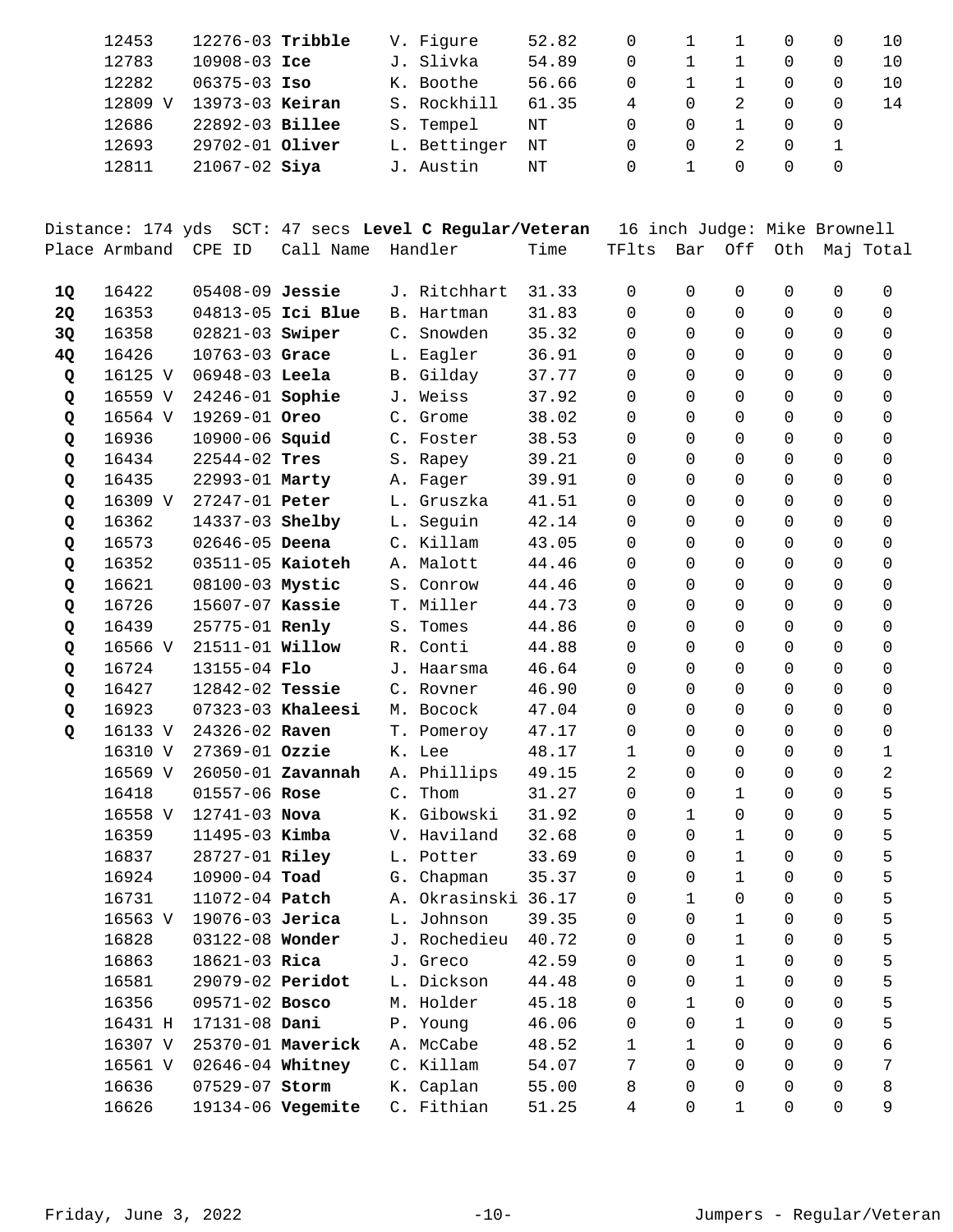|           | 16572         | 19076-05 Zephi       |                                |    | L. Johnson                                                    | 32.63     | 0                            | 1            | 1              | 0            | 0              | 10        |
|-----------|---------------|----------------------|--------------------------------|----|---------------------------------------------------------------|-----------|------------------------------|--------------|----------------|--------------|----------------|-----------|
|           | 16357         | 09817-04 Akira       |                                |    | J. Decato                                                     | 40.53     | 0                            | 2            | $\mathbf 0$    | 0            | 0              | 10        |
|           | 16442         | 28258-02 Cora        |                                |    | F. Hudson                                                     | 40.66     | 0                            | 1            | 1              | 0            | 0              | 10        |
|           | 16428         | 17798-04 Smokey      |                                |    | K. Daughtridg 49.17                                           |           | 2                            | 0            | 2              | 0            | 0              | 12        |
|           | 16316         | 05267-04 Kopper      |                                |    | K. Kalwa                                                      | 37.14     | 0                            | $\Omega$     | 3              | 0            | 0              | 15        |
|           | 16308 V       | 25654-01 Zoe         |                                |    | J. Whitis                                                     | 47.57     | 0                            | $\Omega$     | 1              | 0            | 1              | 20        |
|           | 16871         | 26486-01 Graycie     |                                |    | D. Elder                                                      | 36.00     | 0                            | $\Omega$     | 2              | 0            | 1              | 25        |
|           | 16419         | 02674-07 Ryder       |                                |    | K. Stanley                                                    | 39.27     | 0                            | $\Omega$     | 2              | 0            | $\mathbf{1}$   | 25        |
|           | 16622         | 04255-08 Maizie      |                                |    | S. Smith                                                      | 40.47     | 0                            | $\Omega$     | 3              | 0            | $\mathbf 1$    | 30        |
|           | 16835         | 23089-01 slyder      |                                |    | M. Abdo                                                       | 42.75     | 0                            | 0            | 3              | 0            | 2              | 45        |
|           | 16424         | 07844-04 Rush        |                                |    | A. Ritchie                                                    | 44.81     | 0                            | $\Omega$     | 6              | 0            | 3              | 75        |
|           | 16371         | 25575-02 Whiskey     |                                |    | K. Shepherd                                                   | $\rm{NT}$ | 0                            | $\mathbf{1}$ | 0              | 0            | 0              |           |
|           | 16415         | $07844 - 03$ Compass |                                |    | A. Ritchie                                                    | $\rm{NT}$ | 0                            | $\Omega$     | 0              | 0            | 0              |           |
|           | 16616         | $07529 - 06$ Navi    |                                |    | K. Caplan                                                     | $\rm{NT}$ | 0                            | $\Omega$     | 1              | 0            | 0              |           |
|           | 16856         | 31237-01 Dory        |                                |    | J. Bender                                                     | $\rm{NT}$ | 0                            | 1            | 2              | 0            | 1              |           |
|           | 16124 V       | 03784-03 Fame        |                                |    | B. Allen                                                      | Absent    |                              |              |                |              |                |           |
|           | 16184 T       | 17016-08 Dixie       |                                |    | D. Drouare                                                    | NΤ        | 0                            | $\mathbf 1$  | 2              | 0            | 0              |           |
|           | 16189 V       | 26319-01 Jasmine     |                                |    | P. Sager                                                      | $\rm{NT}$ | 0                            | $\Omega$     | $\Omega$       | 0            | 0              |           |
|           |               |                      |                                |    |                                                               |           |                              |              |                |              |                |           |
|           |               |                      |                                |    |                                                               |           |                              |              |                |              |                |           |
|           |               |                      |                                |    | Distance: 174 yds SCT: 47 secs <b>Level C Regular/Veteran</b> |           | 20 inch Judge: Mike Brownell |              |                |              |                |           |
|           | Place Armband | CPE ID               | Call Name                      |    | Handler                                                       | Time      | TFlts                        | Bar          | Off            | Oth          |                | Maj Total |
|           |               |                      |                                |    |                                                               |           |                              |              |                |              |                |           |
| 1Q        | 20538         | 21886-02 Karat       |                                |    | A. Haynes                                                     | 29.07     | 0                            | 0            | 0              | 0            | 0              | 0         |
| <b>2Q</b> | 20471         | 07732-04 Brick       |                                |    | L. O'Neil                                                     | 29.73     | 0                            | $\mathbf 0$  | 0              | 0            | 0              | 0         |
| 3Q        | 20617 V       | 01031-04 Blaze       |                                |    | J. Murrin                                                     | 30.22     | 0                            | $\Omega$     | $\Omega$       | 0            | 0              | 0         |
| 4Q        | 20986         | 30698-01 Fawkes      |                                |    | E. Buerger                                                    | 31.50     | 0                            | $\Omega$     | $\Omega$       | 0            | 0              | 0         |
| Q         | 20535         | 11326-03 Lucy        |                                |    | K. Whitman                                                    | 33.26     | 0                            | $\Omega$     | $\Omega$       | 0            | 0              | 0         |
| Q         | 20134         | $01100 - 07$ Xenia   |                                |    | S. Davis                                                      | 33.28     | 0                            | 0            | 0              | 0            | 0              | 0         |
| Q         | 20980         | 19595-03 Liadrin     |                                |    | M. Engemann                                                   | 35.37     | 0                            | $\Omega$     | 0              | 0            | 0              | 0         |
| Q         | 20483         | $27036 - 01$ Jax     |                                | К. | Smith                                                         | 35.96     | 0                            | $\Omega$     | 0              | 0            | 0              | 0         |
| Q         | 20380         | 04813-07 Aggi Jo     |                                |    | B. Hartman                                                    | 36.80     | 0                            | $\Omega$     | 0              | 0            | 0              | 0         |
| Q         | 20467         | 19295-04 Tavi        |                                |    | P. French                                                     | 37.48     | 0                            | $\mathbf 0$  | $\overline{0}$ | 0            | 0              | 0         |
| Q         | 20137         |                      | 15780-04 Abracad P. Snyder     |    |                                                               | 38.29     | $\mathsf{O}$                 | $\mathbf 0$  | $\overline{0}$ | $\mathsf{O}$ | $\overline{0}$ | 0         |
| Q         | 20140         | 21341-04 Hershey     |                                |    | D. McCall                                                     | 40.15     | 0                            | 0            | 0              | 0            | 0              | 0         |
| Q         | 20327         | 01220-07 Kirby       |                                |    | S. Zimmerman                                                  | 40.63     | 0                            | $\Omega$     | 0              | 0            | 0              | 0         |
| Q         | 20733         | $26536 - 02$ Sage    |                                |    | T. Widenhouse 42.64                                           |           | 0                            | $\Omega$     | 0              | 0            | 0              | 0         |
| Q         | 20963 V       | 23195-01 Laila       |                                |    | J. Sorum                                                      | 43.95     | 0                            | $\Omega$     | $\mathbf 0$    | 0            | 0              | 0         |
| Q         | 20479         | 21097-03 Halo        |                                |    | L. Voncina                                                    | 44.74     | 0                            | $\Omega$     | $\Omega$       | 0            | 0              | 0         |
| Q         | 20368 V       | 25295-01 Satie       |                                |    | C. Hattabaugh                                                 | 44.75     | 0                            | $\Omega$     | 0              | 0            | 0              | 0         |
| Q         | 20748         | 05187-04 Graycen     |                                |    | J. Schlegel                                                   | 44.92     | 0                            | $\Omega$     | 0              | 0            | 0              | 0         |
| Q         | 20381         |                      | 05450-06 Pandemo D. Piroha     |    |                                                               | 44.93     | 0                            | 0            | 0              | 0            | 0              | 0         |
|           | 20969 V       | 26766-01 Imani       |                                |    | R. Lonczak                                                    | 51.30     | 4                            | $\Omega$     | 0              | 0            | 0              | 4         |
|           | 20964 V       | 23808-01 Sophie      |                                |    | K. Underwood                                                  | 35.20     | 0                            | $\Omega$     | 1              | 0            | 0              | 5         |
|           | 20470         | 07134-06 Jaguar      |                                |    | R. Wolters                                                    | 38.67     | 0                            | $\Omega$     | $\mathbf 1$    | 0            | 0              | 5         |
|           | 20476         | 11796-05 Bizzy       |                                |    | L. Tagliaferr 38.93                                           |           | 0                            | $\mathbf{1}$ | $\overline{0}$ | 0            | 0              | 5         |
|           | 20379         | 21149-06 Tony        |                                |    | J. Hughes                                                     | 46.95     | 0                            | $\Omega$     | 1              | 0            | 0              | 5         |
|           | 20851 V       | 02922-06 Soren       |                                |    | C. Hopper                                                     | 48.35     | 1                            | $\Omega$     | $\mathbf 1$    | 0            | 0              | 6         |
|           | 20974         | 12713-03 Andy        |                                |    | L. Garfinkel                                                  | 53.81     | 6                            | $\Omega$     | 0              | 0            | 0              | 6         |
|           | 20473         | 03033-07 Flame       |                                |    | U. Janicki                                                    | 29.93     | 0                            | $\mathbf{1}$ | $\mathbf 1$    | 0            | 0              | 10        |
|           | 20972         | 15347-02 Heidi       |                                |    | H. Salamay                                                    | 47.48     | 0                            | 0            | 2              | 0            | 0              | 10        |
|           | 20959 V       |                      | 15325-03 Rocky Road H. Salamay |    |                                                               | 61.00     | 14                           | 0            | 0              | 0            | 0              | 14        |
|           |               |                      |                                |    |                                                               |           |                              |              |                |              |                |           |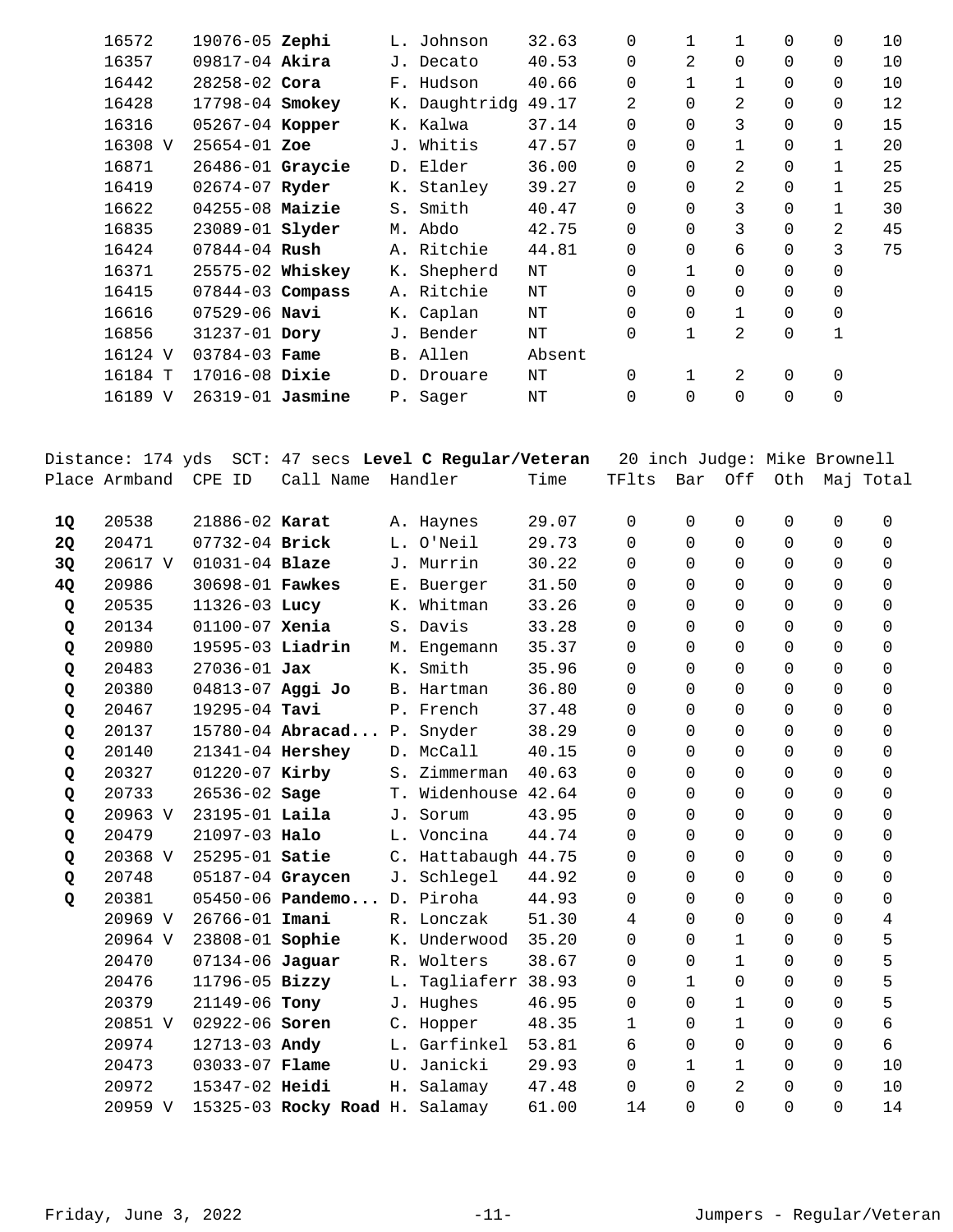| 20644   | $26241 - 03$ Aura  |                     |    | B. Cohen         | 47.81  | 0        |          | 2 | 0 | 0 | 15 |
|---------|--------------------|---------------------|----|------------------|--------|----------|----------|---|---|---|----|
| 20490   | 29884-01 Rupee     |                     |    | D. Anctil        | 38.01  | 0        | $\Omega$ | 2 | 0 |   | 25 |
| 20951 V | $14040 - 03$ Risq  |                     | J. | Slingerlan       | 40.25  | 0        |          |   | 0 |   | 25 |
| 20931 V | 26578-01 Jackson   |                     |    | S. Block         | 44.89  | 0        |          | 2 | 0 |   | 30 |
| 20736   | $15607 - 05$ Brie  |                     | T. | Miller           | 32.02  | 0        |          | 3 | 0 |   | 35 |
| 20392   | 14337-02 Shynie    |                     |    | L. Seguin        | 34.24  | $\Omega$ |          | 3 | 0 |   | 35 |
| 20983   | $22528 - 03$ Jimmy |                     | Т. | Steg             | 33.34  | 0        | $\Omega$ | 3 | 0 | 3 | 60 |
| 20390   | $25295 - 02$ Kiche |                     |    | C. Hattabaugh NT |        | 0        | $\Omega$ |   | 0 | 0 |    |
| 20540   | $24764-02$ Tipo    |                     |    | D. Vinci         | NΤ     | 0        | $\Omega$ |   | 0 | 0 |    |
| 20364 V | 18274-02 Troy      |                     |    | D. Coglietta     | Absent |          |          |   |   |   |    |
| 20958 V |                    | $12713 - 02$ JoeJoe |    | L. Garfinkel     | Absent |          |          |   |   |   |    |
| 20961 V | 20156-01 Ozzie     |                     |    | J. Lewis         | NΤ     | 0        | $\Omega$ |   | 0 |   |    |
|         |                    |                     |    |                  |        |          |          |   |   |   |    |

|           |               |                    | Distance: 174 yds SCT: 47 secs Level C Regular/Veteran |             |       | 24 inch Judge: Mike Brownell |          |              |          |          |                   |
|-----------|---------------|--------------------|--------------------------------------------------------|-------------|-------|------------------------------|----------|--------------|----------|----------|-------------------|
|           | Place Armband | CPE ID             | Call Name                                              | Handler     | Time  | TFlts                        | Bar      |              |          |          | Off Oth Maj Total |
| 10        | 24637 V       | $04031 - 03$ Bess  |                                                        | K. Jerse    | 41.77 | 0                            | $\Omega$ | . O          | $\Omega$ | $\Omega$ |                   |
| <b>20</b> | 24640 V       | $04255 - 07$ Devin |                                                        | S. Smith    | 42.64 | $\Omega$                     | $\Omega$ | $\Omega$     | $\Omega$ | 0        |                   |
| 3Q        | 24883         | 17116-02 Zeke      |                                                        | H. Meyer    | 45.20 | 0                            | $\Omega$ | $\Omega$     | $\Omega$ | 0        | $\Omega$          |
| 4         | 24881         | $12024 - 03$ Fabio |                                                        | D. Collings | 38.87 | 0                            | $\Omega$ | 2            | $\Omega$ | 0        | 10.               |
|           | 24885         | 27018-01 Mosby     |                                                        | S. Beck     | 41.02 | 0                            | 3        | $\mathbf{1}$ | 0        | 0        | 20                |
|           | 24879         | $04022 - 08$ Jace  |                                                        | P. Bacskay  | 36.42 | 0                            | $\Omega$ | 2            | $\Omega$ |          | 25                |
|           |               |                    |                                                        |             |       |                              |          |              |          |          |                   |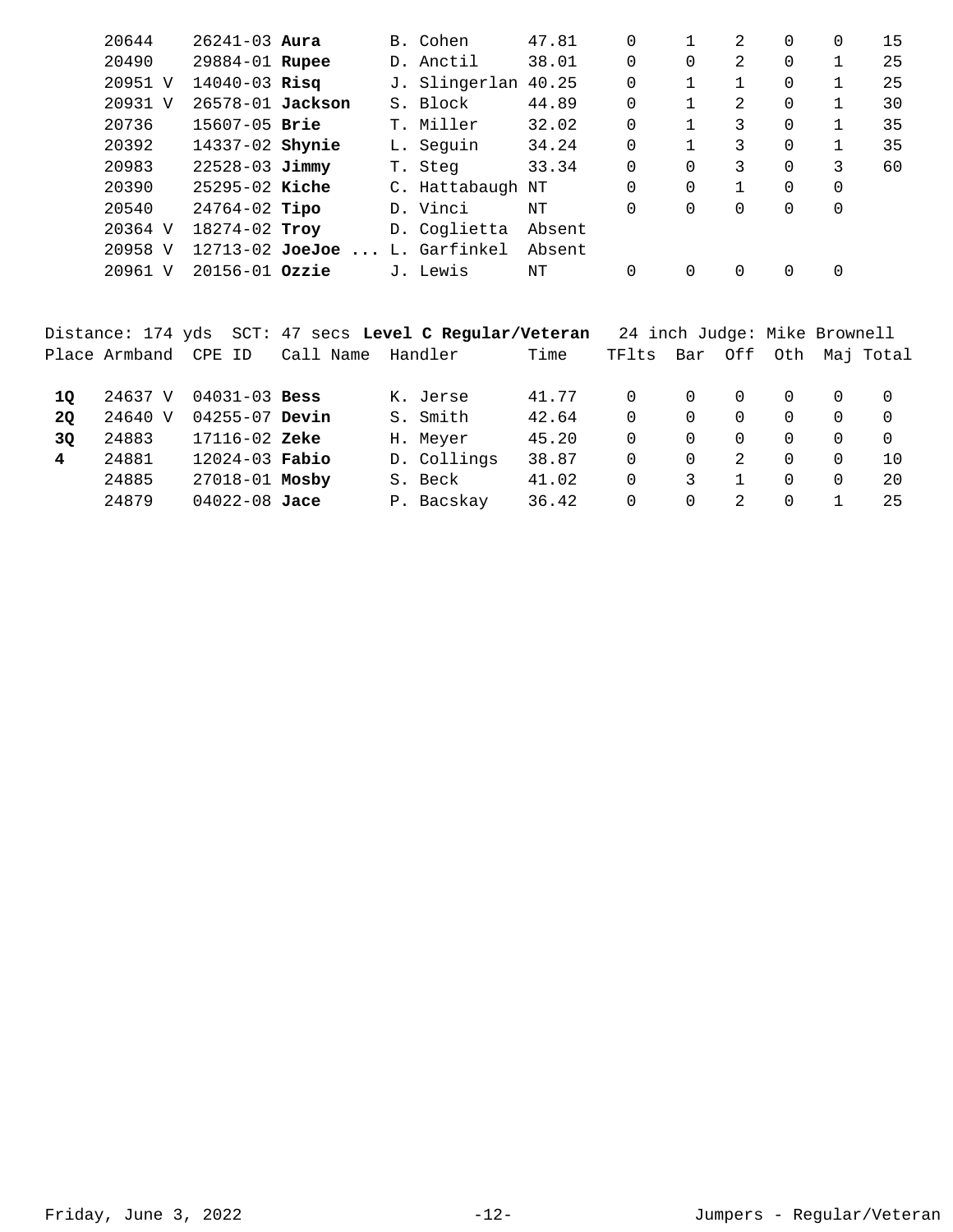## **CPE Nationals Friday, June 3, 2022 Jumpers Enthusiast**

|                |                      |                         |                                    | Distance: 174 yds SCT: 62 secs Level 5 Enthusiast                                 |        | (4) 4 inch Judge: Mike Brownell |              |              |          |          |                       |
|----------------|----------------------|-------------------------|------------------------------------|-----------------------------------------------------------------------------------|--------|---------------------------------|--------------|--------------|----------|----------|-----------------------|
|                | Place Armband CPE ID |                         | Call Name Handler                  |                                                                                   | Time   | TFlts                           |              |              |          |          | Bar Off Oth Maj Total |
| 1Q             |                      | 4252 TH 16813-02 Cooper |                                    | D. Canak                                                                          | 56.80  | $\Omega$                        | 0            | 0            | 0        | $\Omega$ | $\Omega$              |
| 2Q             |                      |                         | 4152 TH 25962-03 Kevin B M. Poulin |                                                                                   | 66.93  | 4                               | $\Omega$     | $\Omega$     | 0        | $\Omega$ | 4                     |
| 3 <sup>7</sup> | 4162 T               | 16899-04 Jinx           |                                    | J. Rigney                                                                         | 63.55  | $\mathbf{1}$                    | $\mathbf{1}$ | $\Omega$     | $\Omega$ | $\Omega$ | 6                     |
|                |                      |                         |                                    | Distance: 174 yds SCT: 62 secs Level 5 Enthusiast (8) 4 inch Judge: Mike Brownell |        |                                 |              |              |          |          |                       |
|                | Place Armband CPE ID |                         | Call Name                          | Handler                                                                           | Time   | TFlts                           |              |              |          |          | Bar Off Oth Maj Total |
| 1Q             | 8662 T               | 17560-05 <b>Emmie</b>   |                                    | S. Bankson                                                                        | 45.50  | $\Omega$                        | $\Omega$     | 0            | 0        | 0        | $\mathbf 0$           |
| 2Q             | 8262 T               | 24932-02 Kate           |                                    | J. Mudge                                                                          | 45.65  | 0                               | 0            | $\Omega$     | 0        | 0        | 0                     |
| 3Q             | 8154 T               | $12394 - 04$ Buddy      |                                    | M. BonDurant                                                                      | 48.49  | $\Omega$                        | $\Omega$     | $\Omega$     | 0        | $\Omega$ | 0                     |
| 4Q             | 8654 T               | 11373-04 Chico          |                                    | M. Kilpatrick 49.17                                                               |        | $\Omega$                        | $\Omega$     | $\Omega$     | 0        | $\Omega$ | 0                     |
| Q              | 8509 T               | 15674-04 Rosebud        |                                    | L. Winsky                                                                         | 50.32  | $\Omega$                        | $\Omega$     | $\Omega$     | 0        | $\Omega$ | 0                     |
| Q              | 8502 T               | 15674-02 Alfie          |                                    | L. Winsky                                                                         | 56.50  | $\Omega$                        | $\Omega$     | 0            | 0        | 0        | 0                     |
| Q              | 8258 TH              | $11748-04$ Dia          |                                    | A. Morden-Moo                                                                     | 56.73  | $\Omega$                        | $\Omega$     | $\Omega$     | 0        | $\Omega$ | 0                     |
| Q              | 8155 T               | 16587-01 Aggie          |                                    | S. Shollack                                                                       | 60.22  | $\Omega$                        | $\Omega$     | 0            | 0        | $\Omega$ | 0                     |
| Q              | 8151 T               | 16899-02 Victor         |                                    | J. Rigney                                                                         | 61.63  | $\Omega$                        | $\Omega$     | $\Omega$     | $\Omega$ | $\Omega$ | $\Omega$              |
|                | 8501 T               | $21373 - 03$ Sammy      |                                    | J. Lishia                                                                         | 72.44  | 10                              | $\Omega$     | 0            | 0        | 0        | 10                    |
|                | 8158 T               | 24524-01 Baxter         |                                    | T. Barney                                                                         | 41.91  | $\Omega$                        | 3            | $\mathbf 1$  | 0        | $\Omega$ | 20                    |
|                | 8411 T               | 03540-04 Gaston         |                                    | M. DeSantis E NT                                                                  |        | $\Omega$                        | $\Omega$     | 0            | 0        | 0        |                       |
|                | 8412 T               | 03630-04 PPitch         |                                    | C. Mosley                                                                         | NT     | $\Omega$                        | $\Omega$     | $\mathbf{1}$ | 0        | 0        |                       |
|                | 8510 T               | 19145-04 Cici           |                                    | T. Rehdorf                                                                        | Absent |                                 |              |              |          |          |                       |
|                | 8660 T               |                         | 27098-01 Pappy Boy                 | J. Beer                                                                           | NT     | 0                               | 0            | $\mathbf{1}$ | 0        | 0        |                       |

Distance: 174 yds SCT: 62 secs **Level 5 Enthusiast** (12) 8 inch Judge: Mike Brownell Place Armband CPE ID Call Name Handler Time TFlts Bar Off Oth Maj Total

| 1Q | 12212 T | 13114-05 Royal        |                           | J. Wykowski   | 40.26 | 0              | 0        | 0        | 0        | 0        | 0        |
|----|---------|-----------------------|---------------------------|---------------|-------|----------------|----------|----------|----------|----------|----------|
| 2Q | 12521 T | 04615-06 Trinity      |                           | A. Johnson-Mo | 46.00 | $\overline{0}$ | $\Omega$ | $\Omega$ | $\Omega$ | $\Omega$ | $\Omega$ |
| 3Q | 12804 T | 04265-07 Prince       |                           | M. Nuovo      | 46.36 | $\overline{0}$ | $\Omega$ | $\Omega$ | 0        | 0        | $\Omega$ |
| 4Q | 12272 T | 14833-03 Piper        |                           | D. Kroohs     | 51.23 | $\Omega$       | $\Omega$ | $\Omega$ | $\Omega$ | $\Omega$ | $\Omega$ |
| Q  | 12778T  | 28426-01 Stella       |                           | K. Downs      | 55.84 | 0              | $\Omega$ |          | 0        | $\Omega$ | $\Omega$ |
| Q  | 12672 T | $04434 - 05$ Josie    |                           | C. Cieslinski | 61.17 | $\Omega$       | $\Omega$ | $\Omega$ | 0        | $\Omega$ | $\Omega$ |
| Q  | 12610 T | $17127 - 02$ Daisy    |                           | E. Camilleri  | 63.21 | 1              | $\Omega$ | $\Omega$ | 0        | 0        |          |
| Q  | 12102 T | 13870-03 Finch        |                           | R. Henderson  | 63.76 |                | $\Omega$ | $\Omega$ | $\Omega$ | $\Omega$ |          |
| Q  | 12677 T | 23828-02 Bella        |                           | J. Bruns      | 43.80 | 0              |          |          | 0        | 0        | 5        |
| Q  | 12201T  | 13114-04 <b>Piper</b> |                           | J. Wykowski   | 62.00 | $\Omega$       |          | $\Omega$ | 0        | $\Omega$ | 5        |
|    | 12663T  | 02133-03 Smokey       |                           | L. Medina     | 40.82 | $\overline{0}$ | 0        |          | 0        | 0        | 5        |
|    | 12764 T | 15583-02 Skye         |                           | M. Frank      | 69.01 | 7              | $\Omega$ |          | 0        | $\Omega$ | 7        |
|    | 12274 T | $21651-02$ Memphis    |                           | B. Wilson     | 44.11 | $\overline{0}$ | 0        | 2        | 0        | 0        | 10       |
|    | 12755 T | 13123-04 Wilder       |                           | D. Baker      | 74.79 | 12             | $\Omega$ | $\Omega$ | 0        | $\Omega$ | 12       |
|    | 12277 T |                       | 24281-01 <b>Sadie Mae</b> | A. Snyder     | NΤ    | 0              | $\Omega$ |          | 0        | 0        |          |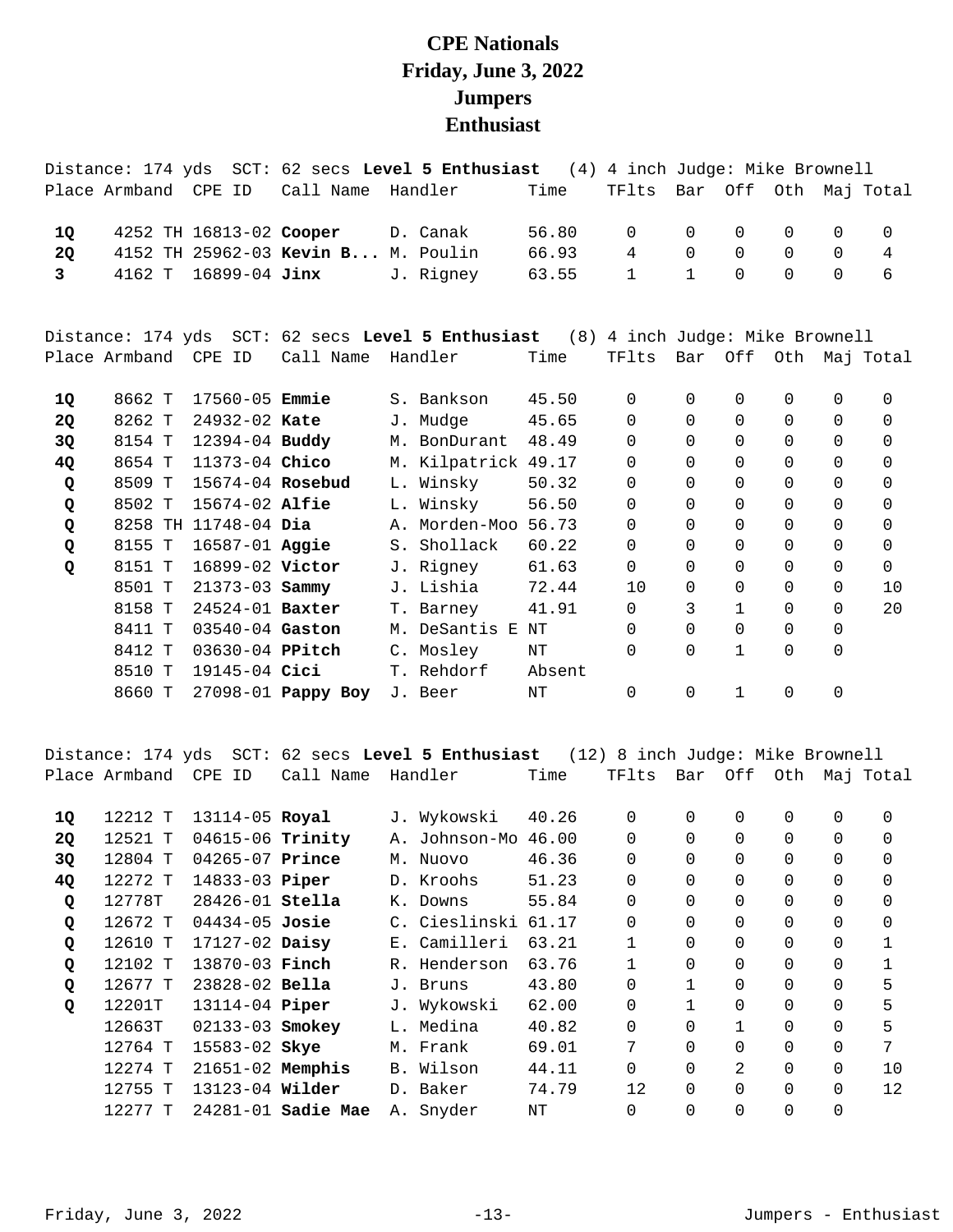| 12527 TH 22362-02 Skylar M. Clothier |  | NT |  |  |  |  |  |
|--------------------------------------|--|----|--|--|--|--|--|
|--------------------------------------|--|----|--|--|--|--|--|

Distance: 174 yds SCT: 62 secs **Level 5 Enthusiast** (16) 12 inch Judge: Mike Brownell Place Armband CPE ID Call Name Handler Time TFlts Bar Off Oth Maj Total

| 1Q        | 16557 T | 06336-04 Skye      |                       |    | V. Belebczuk  | 36.32  | 0              | $\Omega$     | 0            | 0        | 0           | $\Omega$ |
|-----------|---------|--------------------|-----------------------|----|---------------|--------|----------------|--------------|--------------|----------|-------------|----------|
| <b>2Q</b> | 16230 T | $27195 - 02$ Koda  |                       |    | L. Hartsough  | 48.09  | $\Omega$       | $\Omega$     | $\Omega$     | $\Omega$ | $\Omega$    | $\Omega$ |
| 3Q        | 16223 T | $23210-01$ Maisie  |                       |    | R. Tucker     | 53.91  | $\overline{0}$ | $\Omega$     | $\Omega$     | 0        | 0           | $\Omega$ |
| 4Q        | 16818 T | 10511-03 Belfast   |                       |    | J. Moran      | 55.05  | $\overline{0}$ | $\Omega$     | $\Omega$     | 0        | $\Omega$    | $\Omega$ |
| Q         | 16233 T | $29357 - 01$ Alfie |                       |    | M. Argo       | 56.60  | 0              | $\Omega$     |              | $\Omega$ | $\Omega$    | $\Omega$ |
| Q         | 16706 T | 25513-02 Zoey      |                       |    | B. Wagner     | 59.19  | $\overline{0}$ | $\Omega$     | $\Omega$     | 0        | $\Omega$    | $\Omega$ |
| Q         | 16683 T |                    | $03798 - 05$ Mordecai |    | D. Rodden     | 65.22  | 3              | $\Omega$     | $\Omega$     | $\Omega$ | $\Omega$    | 3        |
| Q         | 16281 T | 05526-06 Enya      |                       |    | K. Thompson   | 52.30  | 0              |              | $\Omega$     | 0        | 0           | 5        |
|           | 16717 T | $25718 - 01$ King  |                       |    | E. Clark      | 48.17  | $\Omega$       | $\Omega$     | 1            | $\Omega$ | $\Omega$    | 5        |
|           | 16704 T | $01181 - 05$ Fern  |                       |    | J. Oricko     | 60.52  | $\Omega$       | $\Omega$     | 1            | $\Omega$ | 0           | 5        |
|           | 16701 T | $26536 - 01$ Briar |                       |    | T. Widenhouse | 62.30  | $\overline{0}$ | $\Omega$     | $\mathbf{1}$ | 0        | 0           | 5        |
|           | 16708 T | 19821-05 Henna     |                       |    | J. Baiocco    | 44.37  | $\Omega$       | $\Omega$     | 3            | $\Omega$ | $\Omega$    | 15       |
|           | 16689 T | $25484 - 01$ Duke  |                       | J. | Shires        | 48.89  | $\Omega$       | $\Omega$     | 3            | $\Omega$ | $\Omega$    | 15       |
|           | 16224 T | $24414 - 02$ Eilis |                       |    | M. McAvoy     | NΤ     | $\overline{0}$ | $\mathbf{1}$ | 1            | 0        | $\mathbf 1$ |          |
|           | 16571 V | 28589-03 Kizzy     |                       | R. | Schroeder     | Absent |                |              |              |          |             |          |

Distance: 174 yds SCT: 52 secs **Level 5 Enthusiast** (20) 16 inch Judge: Mike Brownell Place Armband CPE ID Call Name Handler Time TFlts Bar Off Oth Maj Total 20635 T 28364-01 A. Coleman 41.78 0 0 0 0 0 0 **1Q Atticus**  20925 T 17555-02 R. Szymek 42.83 0 0 0 0 0 0 **2Q Josie**  20417 T 01285-09 L. Gosch 47.67 0 0 0 0 0 0 **3Q Case**  20867 T 02922-07 C. Hopper 48.56 0 0 0 0 0 0 **4Q Spyro**  20322 T 26061-01 K. Thousand 48.95 0 0 0 0 0 0 **Q Cooper**  20873 T 27544-01 S. Matteau 49.79 0 0 0 0 0 0 **Q Cubby**  20377 T 29287-01 H. Hill 52.13 0 0 0 0 0 0 **Q Scout**  20962 T 21521-01 N. Sorensen 41.50 0 1 0 0 0 5 **Q Cooper**  20367 T 22832-02 T. Pegar 46.30 0 1 0 0 0 5 **Q Trapper**  20620 T 13715-02 B. LaFleur 57.45 5 0 0 0 0 5 **Q Willow**  20933 T 08421-03 S. Bone 52.55 0 0 1 0 0 5 **Doc**  20586 T 25373-02 G. Ryan 53.51 1 0 1 0 0 6 **Loki**  20634 T 13715-03 B. LaFleur 54.44 2 0 1 0 0 7 **Dixie Blu**  20729 T 26073-01 J. Warling 45.79 0 0 2 0 0 10 **Zoey**  20919 T 08421-02 S. Bone 46.91 0 1 1 0 0 10 **Artie**  20875 T 28480-01 P. Weymouth 52.09 0 0 2 0 0 10 **Scarlet**  20629 T 25139-01 L. O'Donovan 57.83 5 1 0 0 0 10 **Marco**  20576 T 09919-04 K. Beck 63.49 11 0 0 0 0 11 **Roxie**  20858 T 13051-09 M. Godlevski 39.76 0 1 2 0 0 15 **Chica** 

Distance: 174 yds SCT: 52 secs **Level 5 Enthusiast** (24) 20 inch Judge: Mike Brownell Place Armband CPE ID Call Name Handler Time TFlts Bar Off Oth Maj Total

20326 T 30847-01 G. Tondel NT 0 0 0 0 0 **Basil** 

 20922 T 05635-03 B. Small 56.38 4 0 3 0 0 19 **Wall-E**  20728 T 19821-07 J. Baiocco 29.98 0 0 1 0 2 35 **Jayci** 

24740 T 24469-02 T. Jackson 43.13 0 0 0 0 0 0 **1Q Seiko**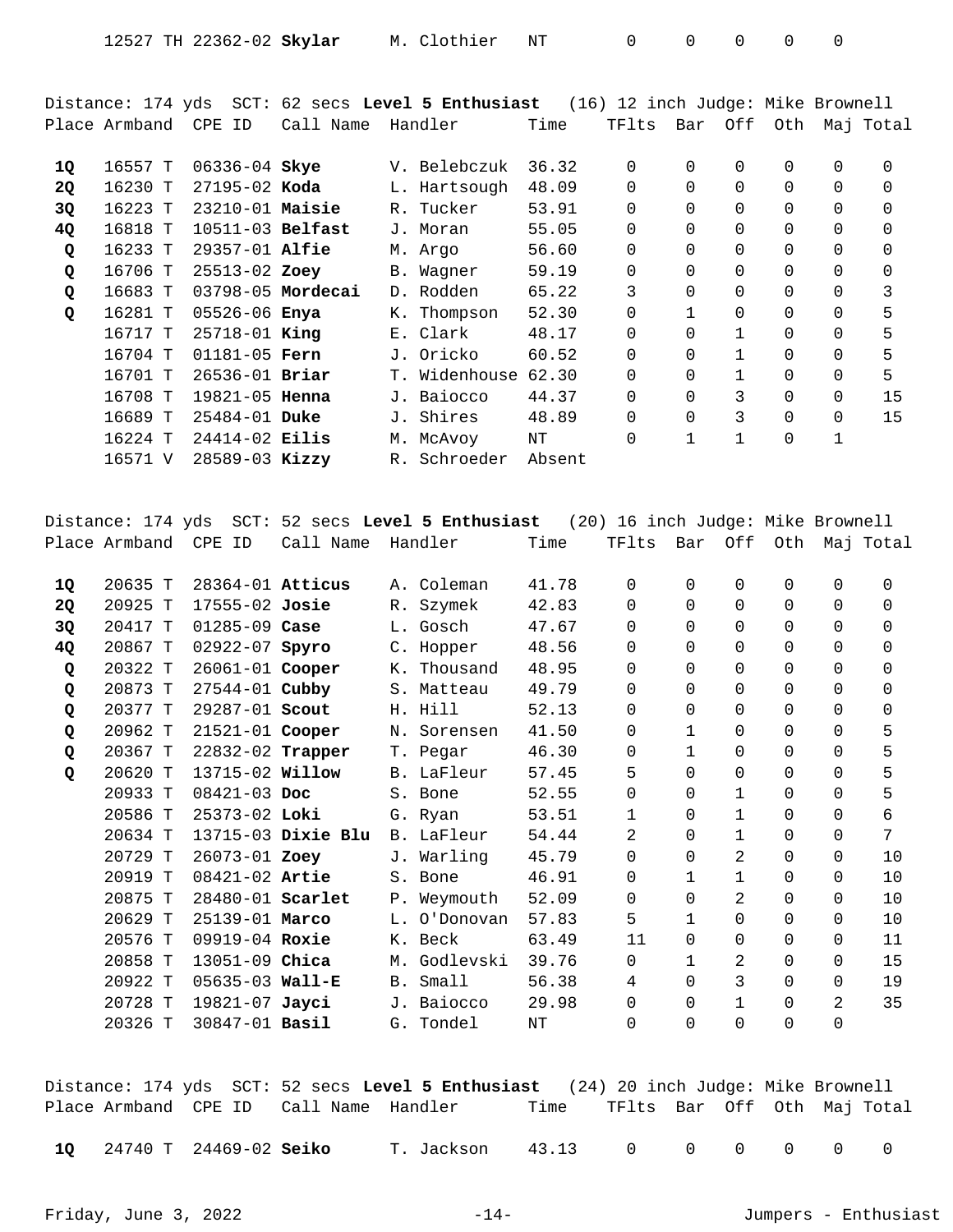|  |  | 2 24642 T 13715-04 Legos B. LaFleur 46.37 0 1 2 0 0 15 |  |  |  |  |
|--|--|--------------------------------------------------------|--|--|--|--|
|  |  | 3 24468 T 20780-01 Hoag B. Booker 60.48 8 5 2 0 1 58   |  |  |  |  |

Distance: 174 yds SCT: 62 secs **Level C Enthusiast** (8) 4 inch Judge: Mike Brownell Place Armband CPE ID Call Name Handler Time TFlts Bar Off Oth Maj Total

| 10        |        | 8406 T 03767-03 Hank    |  | M. Bristol   | 52.42  | 0   |                  |          | $\Omega$         |     |
|-----------|--------|-------------------------|--|--------------|--------|-----|------------------|----------|------------------|-----|
| <b>20</b> |        | 8261 TH 16813-03 Boomer |  | D. Canak     | 53.31  | 0   | $\Omega$         |          | $\Omega$         |     |
|           |        | 8251 T 14058-05 Memphis |  | R. Stewart   | 69.86  |     | $\Omega$         |          | 0                |     |
| 4         |        | 8403 T 19626-03 Nigel   |  | J. Locke     | 72.66  | 1 N | $\left( \right)$ |          | $\Omega$         |     |
|           |        | 8266 T 14058-06 Mojo    |  | R. Stewart   | 76.66  | 14  | $\Omega$         | $\Omega$ | $\Omega$         | -14 |
|           | 8260 T | 14058-07 Sparkle        |  | R. Stewart   | NΤ     | 0   | $\left( \right)$ |          | $\left( \right)$ |     |
|           | 8263 T | 25479-01 Ayla           |  | K. McClellan | Absent |     |                  |          |                  |     |

|             |                          |                            | Distance: 174 yds SCT: 62 secs Level C Enthusiast (12) 8 inch Judge: Mike Brownell |       |                            |          |                |          |                |                |
|-------------|--------------------------|----------------------------|------------------------------------------------------------------------------------|-------|----------------------------|----------|----------------|----------|----------------|----------------|
|             | Place Armband CPE ID     | Call Name Handler          |                                                                                    | Time  | TFlts Bar Off Oth MajTotal |          |                |          |                |                |
| 10          | 12206 T 19861-02 Rosalie |                            | E. Argento 45.53 0 0 0                                                             |       |                            |          |                |          | $0\qquad 0$    | $\overline{0}$ |
| 20          | 12757 T 07040-10 Gilbert |                            | K. Dudley-Sco 56.84                                                                |       | $\Omega$                   | $\Omega$ | $\overline{0}$ | $\Omega$ | $\overline{0}$ | $\overline{0}$ |
| 3           | 12529 T 23227-04 Zuzu    |                            | K. Cundiff                                                                         | 32.04 | $\Omega$                   | $\Omega$ |                | $\Omega$ | $\Omega$       | -5             |
| $4^{\circ}$ | 12525 T 21388-01 Lydia   |                            | S. Clifford                                                                        | 57.29 | $\Omega$                   | $\Omega$ | $\overline{1}$ | $\Omega$ | $\Omega$       | -5             |
|             | 12273 T 20789-01 Penny   |                            | H. Neldner                                                                         | 61.73 | $\Omega$                   |          |                | $\Omega$ | $\Omega$       | 1 O            |
|             |                          | 12678 T 26314-03 Daisy-Ray | C. Tan                                                                             | 40.83 | $\Omega$                   | $\Omega$ | 2              | $\Omega$ | 3              | 55.            |

Distance: 174 yds SCT: 62 secs **Level C Enthusiast** (16) 12 inch Judge: Mike Brownell Place Armband CPE ID Call Name Handler Time TFlts Bar Off Oth Maj Total

| 10        | 16787 T | $27594 - 01$ Rue   |                   | J. Biesenthal 34.05 |       | 0 | 0 | 0 | 0 | $\Omega$ | 0        |
|-----------|---------|--------------------|-------------------|---------------------|-------|---|---|---|---|----------|----------|
| <b>20</b> | 16228 T | $25308 - 01$ Kaia  |                   | J. Spence           | 47.26 | 0 | 0 | 0 | 0 | 0        | 0        |
| 3Q        | 16705 T | 23510-01 Turbo     |                   | B. Workman          | 47.55 | 0 |   |   | 0 |          | $\Omega$ |
| <b>40</b> | 16123 T | $13307 - 04$ Emma  |                   | R. Mecklenbur       | 48.71 | 0 |   |   | 0 | 0        | $\Omega$ |
| Q         | 16786 T |                    | 26584-01 Munchkin | N. Smith            | 52.18 | 0 | 0 |   | 0 | 0        | $\Omega$ |
| Q         | 16215 T | $24676 - 01$ Ella  |                   | T. Keinz            | 52.30 | 0 | 0 | 0 | 0 | 0        | $\Omega$ |
| Q         | 16452 T | $06989 - 04$ Chase |                   | J. Yaccarino        | 54.40 | 0 | 0 | 0 | 0 | $\Omega$ | $\Omega$ |
|           | 16234 T | $30111 - 01$ Aida  |                   | L. Sondag           | 60.22 | 0 |   |   | 0 | 0        | 5        |
|           | 16779 T | $07040 - 07$ Lyla  |                   | K. Dudley-Sco       | 70.04 | 8 |   |   | 0 | 0        | 8        |
|           | 16457 T | $18262 - 02$ Kleo  |                   | K. Allcroft         | 42.88 | 0 |   |   | 0 |          | 1 O      |
|           | 16570 V | 24246-02 Archie    |                   | J. Weiss            | NΤ    | 0 |   |   |   |          |          |

|              |                           |                                            | Distance: 174 yds SCT: 52 secs Level C Enthusiast (20) 16 inch Judge: Mike Brownell |                                  |                |  |                                             |          |    |
|--------------|---------------------------|--------------------------------------------|-------------------------------------------------------------------------------------|----------------------------------|----------------|--|---------------------------------------------|----------|----|
|              |                           | Place Armband  CPE ID   Call Name  Handler |                                                                                     | Time TFlts Bar Off Oth Maj-Total |                |  |                                             |          |    |
|              |                           |                                            |                                                                                     |                                  |                |  |                                             |          |    |
| 10           | 20966 T 26239-01 Kimber   |                                            | T. Longnaker 36.72 0 0 0 0 0 0 0                                                    |                                  |                |  |                                             |          |    |
| 20           | 20854 T 10331-03 Nike     |                                            | A. Reynolds                                                                         | 40.38                            | $\Omega$       |  |                                             |          |    |
| $\mathbf{3}$ | 20870 T 24823-01 Lucy     |                                            | A. Virtue                                                                           | 38.34                            | $\overline{0}$ |  | $\begin{matrix} 0 & 1 & 0 & 0 \end{matrix}$ |          | -5 |
|              | 4 20852 T 18561-03 Hannah |                                            | L. Chinnici                                                                         | 53.20 1 0 2 0                    |                |  |                                             | $\Omega$ | 11 |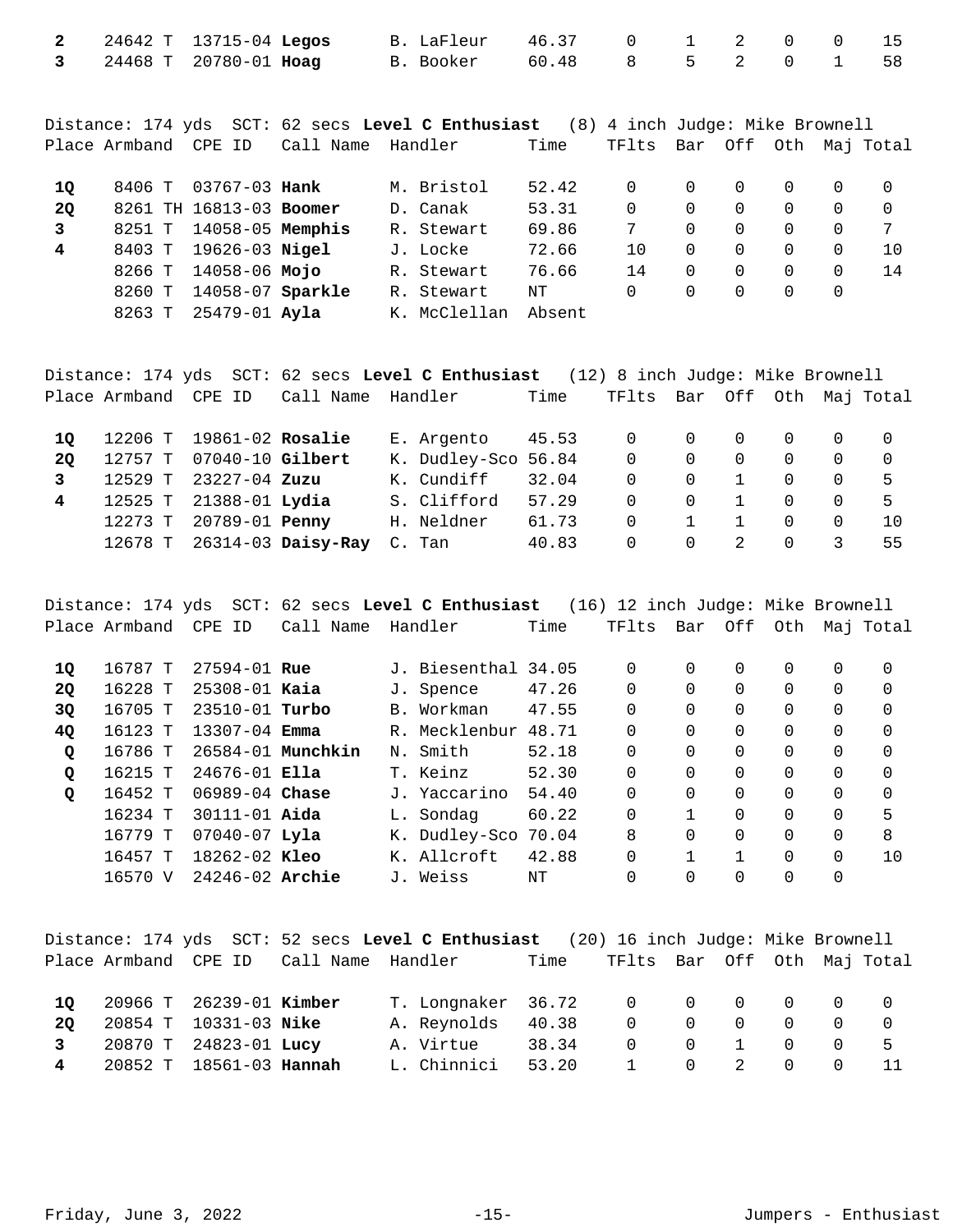|  |                         |                                        | Distance: 174 yds SCT: 52 secs Level C Enthusiast (24) 20 inch Judge: Mike Brownell |      |                             |  |  |    |
|--|-------------------------|----------------------------------------|-------------------------------------------------------------------------------------|------|-----------------------------|--|--|----|
|  |                         | Place Armband CPE ID Call Name Handler |                                                                                     | Time | TFlts Bar Off Oth Maj-Total |  |  |    |
|  | 24474 T 29342-01 Cooper |                                        | D.Norwood 69.00 17 1 0 0 0                                                          |      |                             |  |  | 22 |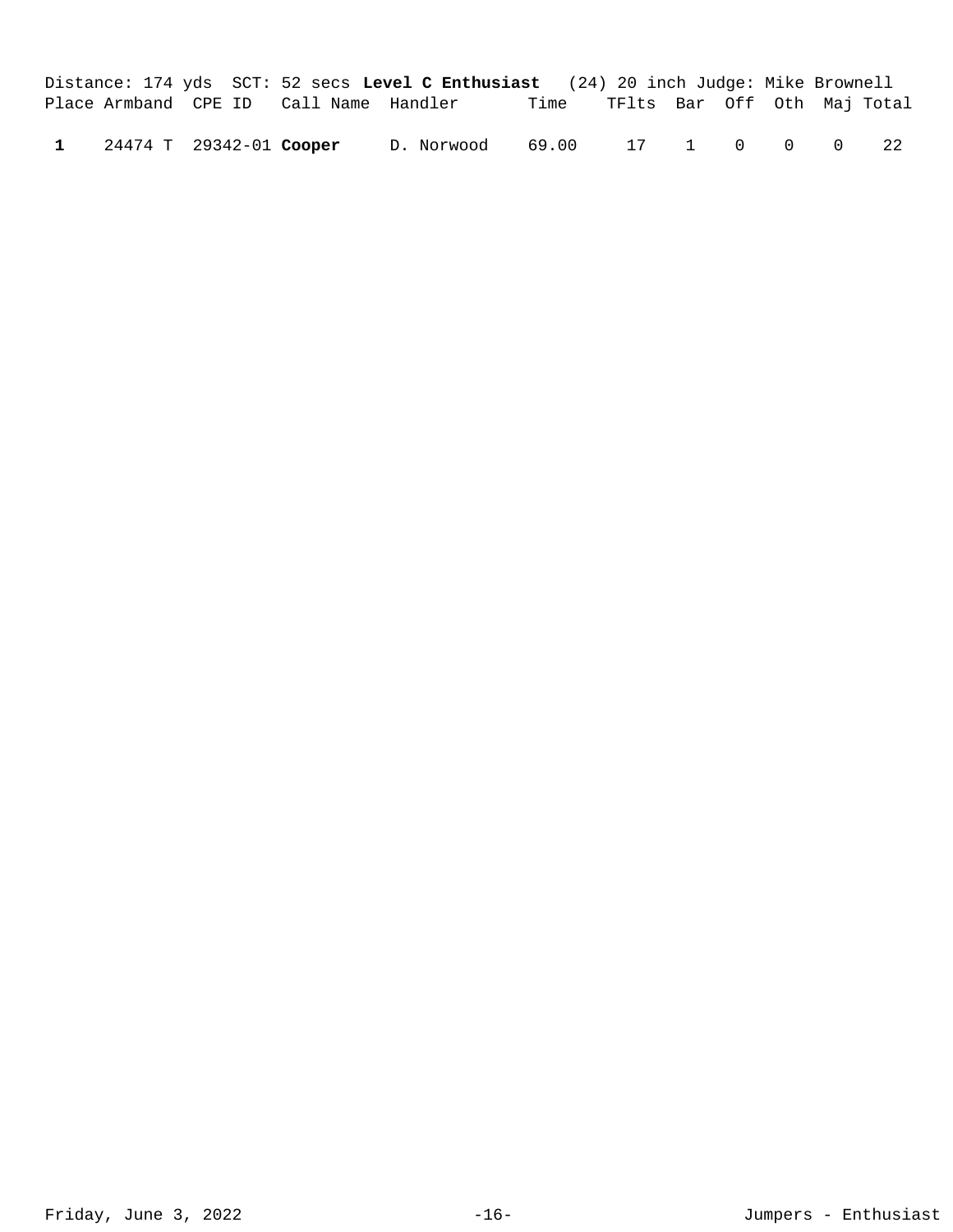## **CPE Nationals Friday, June 3, 2022 Jumpers Specialist**

|                |        |                        |                           | Distance: 174 yds SCT: 62 secs Level 5 Specialist (4) 4 inch Judge: Mike Brownell |        |                             |              |                |             |                |                       |
|----------------|--------|------------------------|---------------------------|-----------------------------------------------------------------------------------|--------|-----------------------------|--------------|----------------|-------------|----------------|-----------------------|
|                |        | Place Armband CPE ID   |                           | Call Name Handler                                                                 | Time   | TFlts Bar Off Oth Maj Total |              |                |             |                |                       |
| 1Q             |        | 4254 S 29317-01 Kiefer |                           | A. Bisca                                                                          | 51.36  | $\mathbf 0$                 | $\Omega$     | $\Omega$       | $\Omega$    | $\Omega$       | $\Omega$              |
|                |        |                        |                           | Distance: 174 yds SCT: 62 secs Level 5 Specialist (8) 4 inch Judge: Mike Brownell |        |                             |              |                |             |                |                       |
|                |        | Place Armband CPE ID   | Call Name                 | Handler                                                                           | Time   | TFlts                       |              |                |             |                | Bar Off Oth Maj Total |
| 1Q             |        |                        | 8655 S 12486-04 Alizabeth | L. Guffey 47.75                                                                   |        | $\mathbf 0$                 | 0            | 0              | 0           | $\mathbf 0$    | 0                     |
| <b>2Q</b>      | 8507 S |                        | 14181-05 Dynamite         | N. Faas Gerbe 49.16                                                               |        | $\Omega$                    | $\Omega$     | $\Omega$       | $\Omega$    | $\Omega$       | $\mathbf 0$           |
| 3Q             |        | 8514 s 21373-05 Chaz   |                           | J. Lishia                                                                         | 49.79  | $\mathbf 0$                 | $\Omega$     | $\Omega$       | $\Omega$    | $\Omega$       | $\mathbf 0$           |
| $\overline{4}$ |        |                        | 8259 S 17640-02 Pixie     | L. Snyder                                                                         | 51.70  | $\Omega$                    | $\Omega$     | $\mathbf{1}$   | $\Omega$    | $\Omega$       | 5                     |
|                |        |                        | 8508 S 21373-04 Cara      | J. Lishia                                                                         | 63.43  | $\mathbf{1}$                | $\mathbf{1}$ | $\mathbf{1}$   | 0           | $\mathbf 0$    | 11                    |
|                |        | 8659 S 26314-01 Tillie |                           | C. Tan                                                                            | 70.70  | 8                           | $\Omega$     | $\mathfrak{D}$ | $\Omega$    | $\mathfrak{D}$ | 48                    |
|                | 8161 S | 27246-01 Birgit        |                           | K. Wilkes                                                                         | ΝT     | $\Omega$                    | $\Omega$     | $\Omega$       | $\Omega$    | $\Omega$       |                       |
|                |        | 8257 SH 09849-04 Ozz   |                           | M. Keaton                                                                         | ΝT     | $\mathbf 0$                 | $\Omega$     | $\Omega$       | 0           | $\mathbf 0$    |                       |
|                | 8401 S |                        | 03540-03 <b>Gidget</b>    | M. DeSantis E NT                                                                  |        | $\Omega$                    | $\Omega$     | $\mathbf 0$    | $\mathbf 0$ | $\mathbf 0$    |                       |
|                | 8405 S | $02773 - 10$ Simba     |                           | S. Parks                                                                          | NT     | $\mathbf 0$                 | $\mathbf 0$  | $\mathbf 0$    | 0           | $\mathbf 0$    |                       |
|                | 8504 S | $01226 - 03$ Arden     |                           | B. Kurivial                                                                       | Absent |                             |              |                |             |                |                       |

Distance: 174 yds SCT: 62 secs **Level 5 Specialist** (12) 4 inch Judge: Mike Brownell Place Armband CPE ID Call Name Handler Time TFlts Bar Off Oth Maj Total 12506 S 04615-03 A. Johnson-Mo 30.64 0 0 0 0 0 0 **1Q Tammy**  12661 S 29383-01 K. Hamilton 44.42 0 0 0 0 0 0 **2Q Jackie O**  12505 SH 01294-02 C. Teale 51.48 0 0 0 0 0 0 **3Q Checkers**  12653 S 09561-04 D. Hughes 41.68 0 1 1 0 0 10 **4 Relay**  12511 SH 22979-01 S. Nitz Absent **Sweetie**  12652 S 04434-04 C. Cieslinski NT 0 0 0 0 0 **Xena** 

Distance: 174 yds SCT: 62 secs **Level 5 Specialist** (16) 8 inch Judge: Mike Brownell Place Armband CPE ID Call Name Handler Time TFlts Bar Off Oth Maj Total 16520 S 13950-03 D. Lewis 34.37 0 0 0 0 0 0 **1Q Sissy**  16768 S 24268-02 S. Kuykendall 38.39 0 0 0 0 0 0 **2Q Ozzie**  16167 S 08580-03 C. Herreid 38.55 0 0 0 0 0 0 **3Q Magic**  16608 S 16251-02 A. Guill 39.01 0 0 0 0 0 0 **4Q Shelby**  16268 S 05526-03 K. Thompson 47.52 0 0 0 0 0 0 **Q Arin**  16173 S 19000-01 J. Danko 49.94 0 0 0 0 0 0 **Q Tori**  16765 S 15921-02 L. Donner 50.76 0 0 0 0 0 0 **Q Klo**  16808 S 13199-06 C. Walters 54.32 0 0 0 0 0 0 **Q Celeste**  16758 S 07276-05 S. Cowles 56.45 0 0 0 0 0 0 **Q Jesse**  16108 S 20988-01 H. Eckenrode- 57.88 0 0 0 0 0 0 **Q Bradshaw**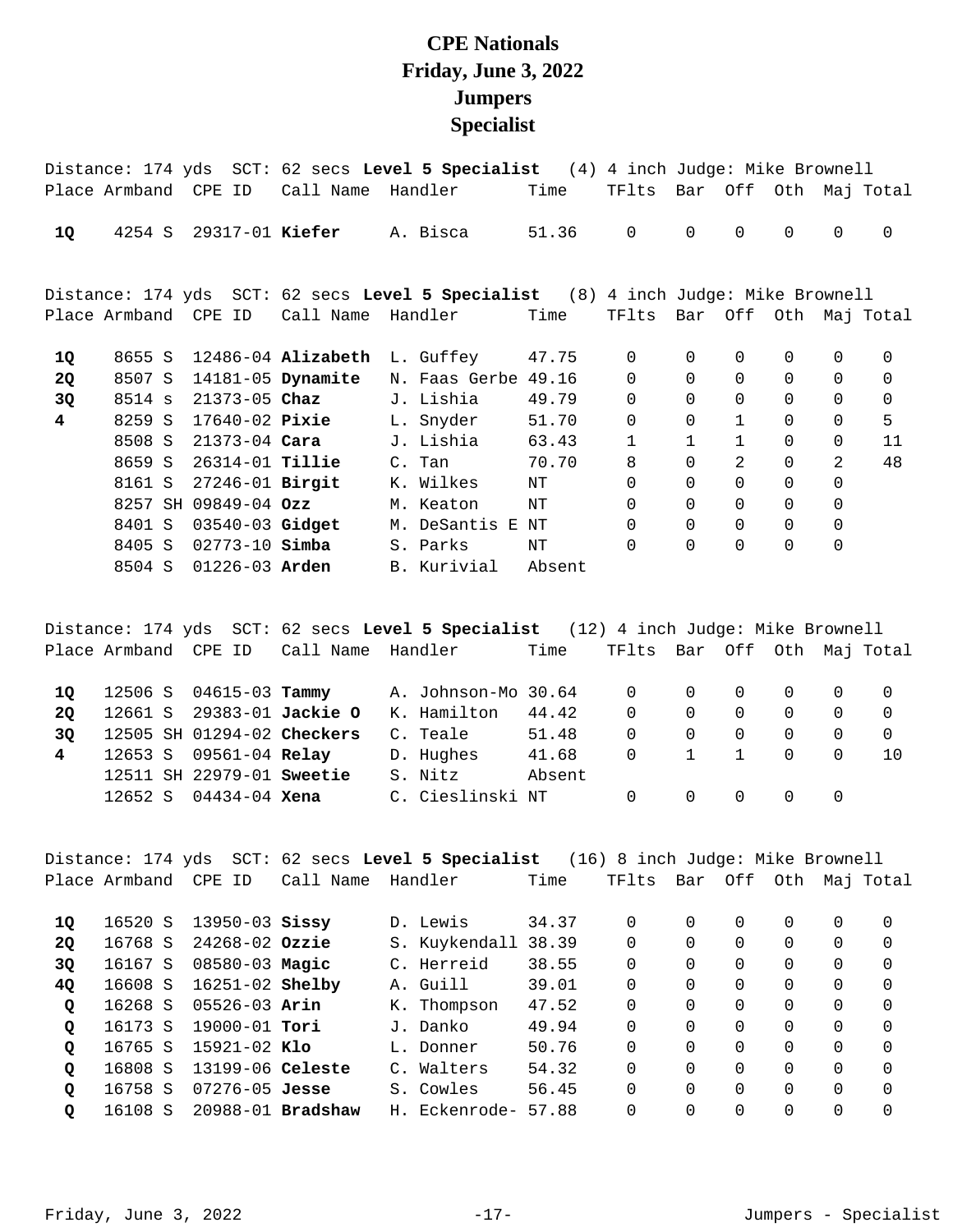|          |         |                       | 16205 S 21522-01 Sabastian S. Jensen |                    | 62.55  |          | $\Omega$ |            |          |     |            |
|----------|---------|-----------------------|--------------------------------------|--------------------|--------|----------|----------|------------|----------|-----|------------|
| $\Omega$ | 16803 S | 01849-03 <b>Abbie</b> |                                      | A. Sanderson       | 66.41  | 4        |          |            |          |     |            |
|          |         | 16106 S 12402-03 Fli  |                                      | H. Teegardin 48.84 |        | $\Omega$ |          | $\Box$     | $\Omega$ | - 0 |            |
|          | 16667 S | 09561-03 Rocket       |                                      | D. Hughes          | 38.32  | $\Omega$ | $\Omega$ |            | $\Omega$ | 0   |            |
|          |         | 16170 S 16587-02 Rudy |                                      | S. Shollack        | 68.54  | 6        | $\Omega$ | $\bigcirc$ | $\Omega$ | - 0 | $\sqrt{2}$ |
|          | 16603 S |                       | 20207-01 Kayleigh                    | M. Melis           | 73.43  | 11       | $\Omega$ | $\cup$     | $\Omega$ |     |            |
|          | 16104 S | 03500-03 Kaci         |                                      | K. Anthony         | Absent |          |          |            |          |     |            |

Distance: 174 yds SCT: 62 secs **Level 5 Specialist** (20) 12 inch Judge: Mike Brownell Place Armband CPE ID Call Name Handler Time TFlts Bar Off Oth Maj Total

| 1Q        | 20714 S | 17181-02 Sage         |                    |                | T. Weisz             | 33.78  | 0           | 0            | 0            | 0        | 0            | 0        |
|-----------|---------|-----------------------|--------------------|----------------|----------------------|--------|-------------|--------------|--------------|----------|--------------|----------|
| <b>2Q</b> | 20117 S | 05259-04 Maggie       |                    |                | A. Anthony           | 37.01  | 0           | $\Omega$     | 0            | 0        | $\Omega$     | 0        |
| 3Q        | 20819 S | 22288-01 Dolly        |                    |                | C. Kuzniak           | 39.51  | 0           | 0            | $\Omega$     | 0        | 0            | 0        |
| 4Q        | 20912 S | 20085-02 Frumpy       |                    |                | A. Seymour           | 42.81  | 0           | 0            | 0            | 0        | 0            | 0        |
| Q         | 20908 S | 11640-03 Kameron      |                    |                | D. Almasy            | 46.56  | 0           | $\Omega$     | $\Omega$     | 0        | 0            | 0        |
| Q         | 20116 S | 23142-01 Reese        |                    |                | D. Wilson            | 47.19  | 0           | 0            | 0            | 0        | 0            | 0        |
| Q         | 20553 S | 22329-01 Sophie       |                    |                | J. Grome Jr#2        | 47.82  | $\Omega$    | $\Omega$     | 0            | 0        | 0            | 0        |
| Q         | 20914 S | 24381-01 Draco        |                    |                | M. Boulanger         | 48.45  | $\Omega$    | $\Omega$     | $\Omega$     | 0        | 0            | 0        |
| Q         | 20718 S | 26396-01 Diesel       |                    |                | S. Burk              | 49.60  | $\Omega$    | $\Omega$     | $\Omega$     | 0        | $\Omega$     | $\Omega$ |
| Q         | 20119 S | 20447-02 Mack         |                    |                | R. Heinecke          | 49.68  | $\Omega$    | $\Omega$     | $\Omega$     | 0        | $\Omega$     | 0        |
| Q         | 20283 S | 14833-02 Kody         |                    |                | D. Kroohs            | 59.74  | $\Omega$    | $\Omega$     | $\Omega$     | 0        | $\Omega$     | 0        |
| Q         | 20913 S | 23396-01 <b>Pandy</b> |                    |                | J. Channel           | 45.75  | $\Omega$    | $\mathbf{1}$ | $\Omega$     | 0        | $\Omega$     | 5        |
| Q         | 20817 S | 06756-02 Briley       |                    |                | D. Bader             | 47.76  | $\Omega$    | 1            | $\Omega$     | 0        | $\Omega$     | 5        |
| Q         | 20909 S | $12191 - 02$ Leia     |                    |                | T. Flood             | 51.71  | $\Omega$    | $\mathbf{1}$ | $\Omega$     | 0        | $\Omega$     | 5        |
| Q         | 20901 S | 01727-03 Treble       |                    |                | J. Antos             | 67.61  | 5           | $\Omega$     | 0            | 0        | $\Omega$     | 5        |
|           | 20707 S | 19639-01 simcha       |                    |                | N. Haithcock         | 37.67  | $\Omega$    | $\Omega$     | 1            | 0        | $\Omega$     | 5        |
|           | 20118 S | 18088-01 Rainey       |                    |                | H. Weber             | 56.17  | $\Omega$    | $\Omega$     | $\mathbf{1}$ | $\Omega$ | $\Omega$     | 5        |
|           | 20285 S | 19486-01 Addie        |                    |                | M. Dyson             | 66.49  | 4           | $\mathbf{1}$ | $\Omega$     | $\Omega$ | $\Omega$     | 9        |
|           | 20822 S | 27760-01 Jodi         |                    |                | E. Meissner          | 49.05  | 0           | $\Omega$     | 3            | 0        | 1            | 30       |
|           | 20711 S | 05187-03 Bentley      |                    |                | J. Schlegel          | 49.10  | $\Omega$    | 0            | 3            | 0        | $\mathbf 1$  | 30       |
|           | 20462 S | 27983-01 Liezel       |                    |                | J. Dwyer             | 58.83  | $\mathbf 0$ | $\mathbf{1}$ | 2            | 0        | $\mathbf{1}$ | 30       |
|           | 20916 S | 01727-04 True         |                    |                | J. Antos             | 74.06  | 12          | $\Omega$     | 2            | 0        | $\mathbf 1$  | 37       |
|           | 20121 S | 26430-01 Stewie       |                    |                | B. Marshall          | Absent |             |              |              |          |              |          |
|           | 20905 S |                       | 08494-03 Itsabella | R <sub>1</sub> | Schrader             | NΤ     | 0           | 2            | $\mathbf{1}$ | 0        | 1            |          |
|           | 20911 S | 14836-02 Juno         |                    |                | M. DeRuggiero Absent |        |             |              |              |          |              |          |

Distance: 174 yds SCT: 52 secs **Level 5 Specialist** (24) 16 inch Judge: Mike Brownell Place Armband CPE ID Call Name Handler Time TFlts Bar Off Oth Maj Total 24864 S 22038-02 S. Ralls 48.54 0 0 0 0 0 0 **1Q Oscar**  2 24624 S 14260-08 **Trekkie** J. Harman 63.62 11 1 1 0 0 21<br>3 24632 S 26844-02 Mayzie T. Thompson 56.28 4 0 2 0 1 29 24632 S 26844-02 T. Thompson 56.28 4 0 2 0 1 29 **3 Mayzie** 

Distance: 174 yds SCT: 62 secs **Level C Specialist** (4) 4 inch Judge: Mike Brownell Place Armband CPE ID Call Name Handler Time TFlts Bar Off Oth Maj Total 4409 S 23393-02 H. Ship 67.28 5 0 0 0 0 5 **1 Bella**